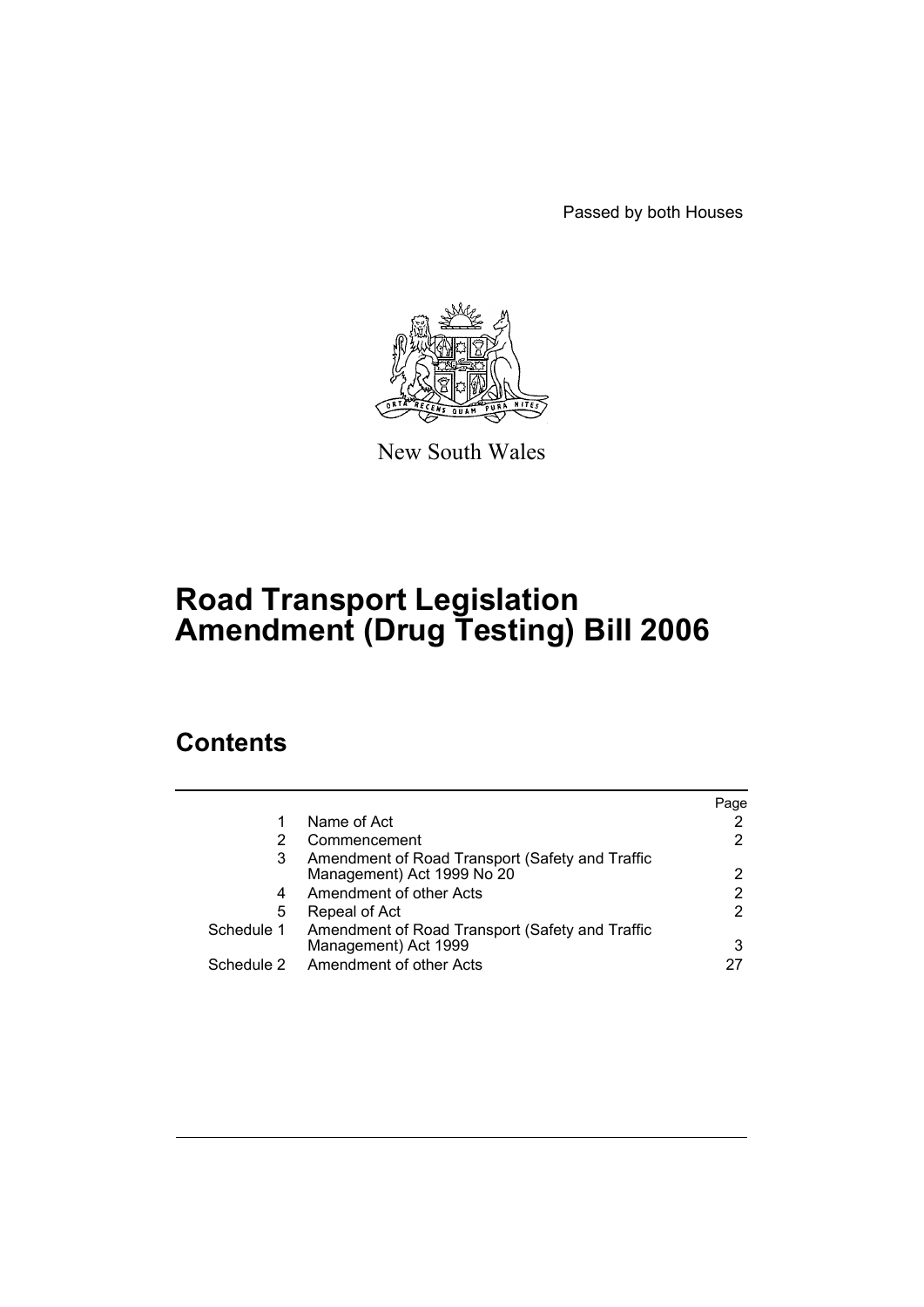*I certify that this PUBLIC BILL, which originated in the LEGISLATIVE ASSEMBLY, has finally passed the LEGISLATIVE COUNCIL and the LEGISLATIVE ASSEMBLY of NEW SOUTH WALES.*

> *Clerk of the Legislative Assembly. Legislative Assembly, Sydney, , 2006*



New South Wales

# **Road Transport Legislation Amendment (Drug Testing) Bill 2006**

Act No . 2006

An Act to amend the *Road Transport (Safety and Traffic Management) Act 1999* and certain other Acts with respect to random roadside oral fluid drug testing, drug testing persons involved in fatal motor vehicle accidents, and offences relating to driving a motor vehicle with any presence of certain drugs in the driver's oral fluid, blood or urine; and for other purposes.

*I have examined this Bill, and find it to correspond in all respects with the Bill as finally passed by both Houses.*

*Chairman of Committees of the Legislative Assembly.*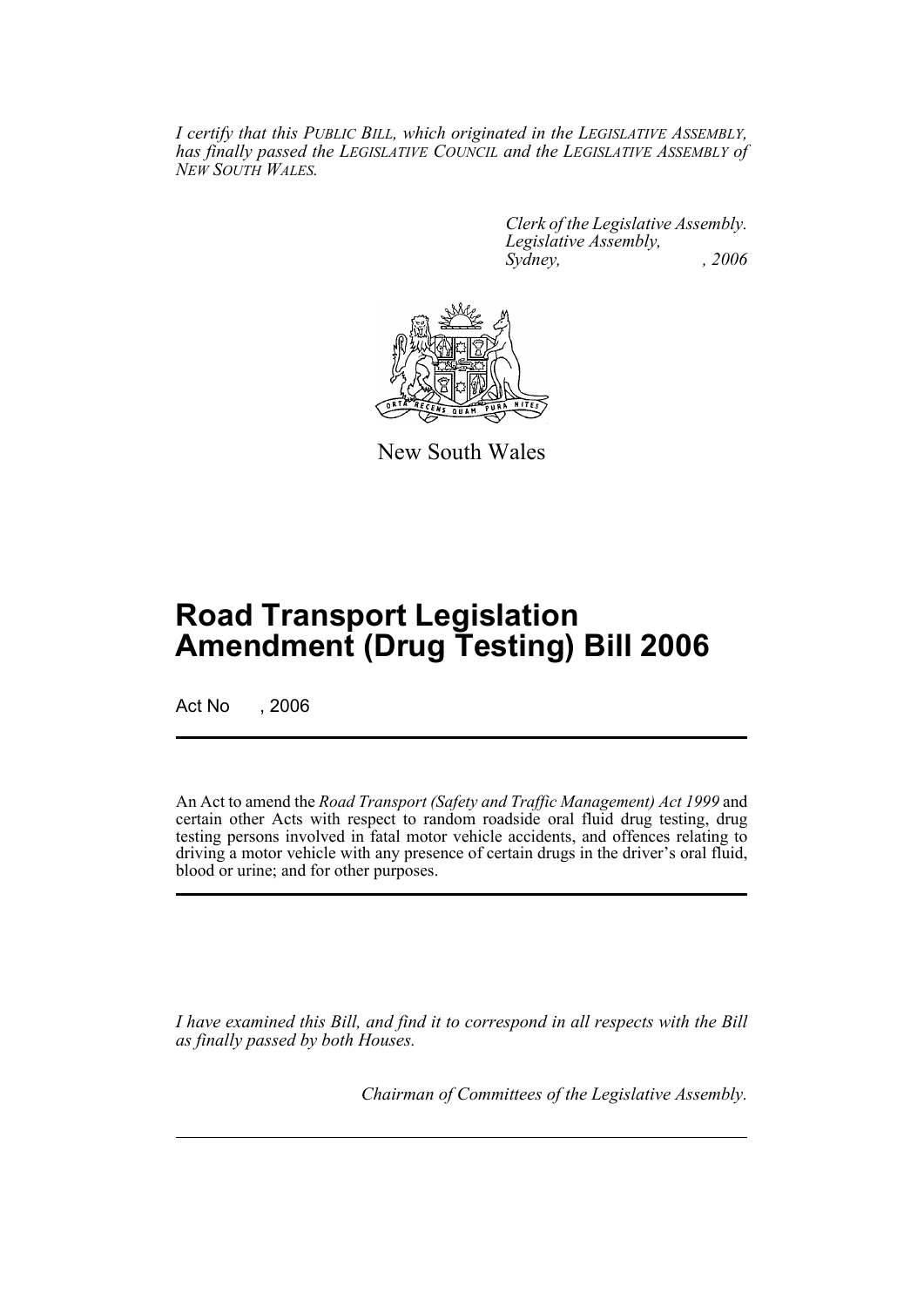## **The Legislature of New South Wales enacts:**

## **1 Name of Act**

This Act is the *Road Transport Legislation Amendment (Drug Testing) Act 2006*.

## **2 Commencement**

This Act commences on a day or days to be appointed by proclamation.

#### **3 Amendment of Road Transport (Safety and Traffic Management) Act 1999 No 20**

The *Road Transport (Safety and Traffic Management) Act 1999* is amended as set out in Schedule 1.

## **4 Amendment of other Acts**

The Acts specified in Schedule 2 are amended as set out in that Schedule.

## **5 Repeal of Act**

- (1) This Act is repealed on the day following the day on which all of the provisions of this Act have commenced.
- (2) The repeal of this Act does not, because of the operation of section 30 of the *Interpretation Act 1987*, affect any amendment made by this Act.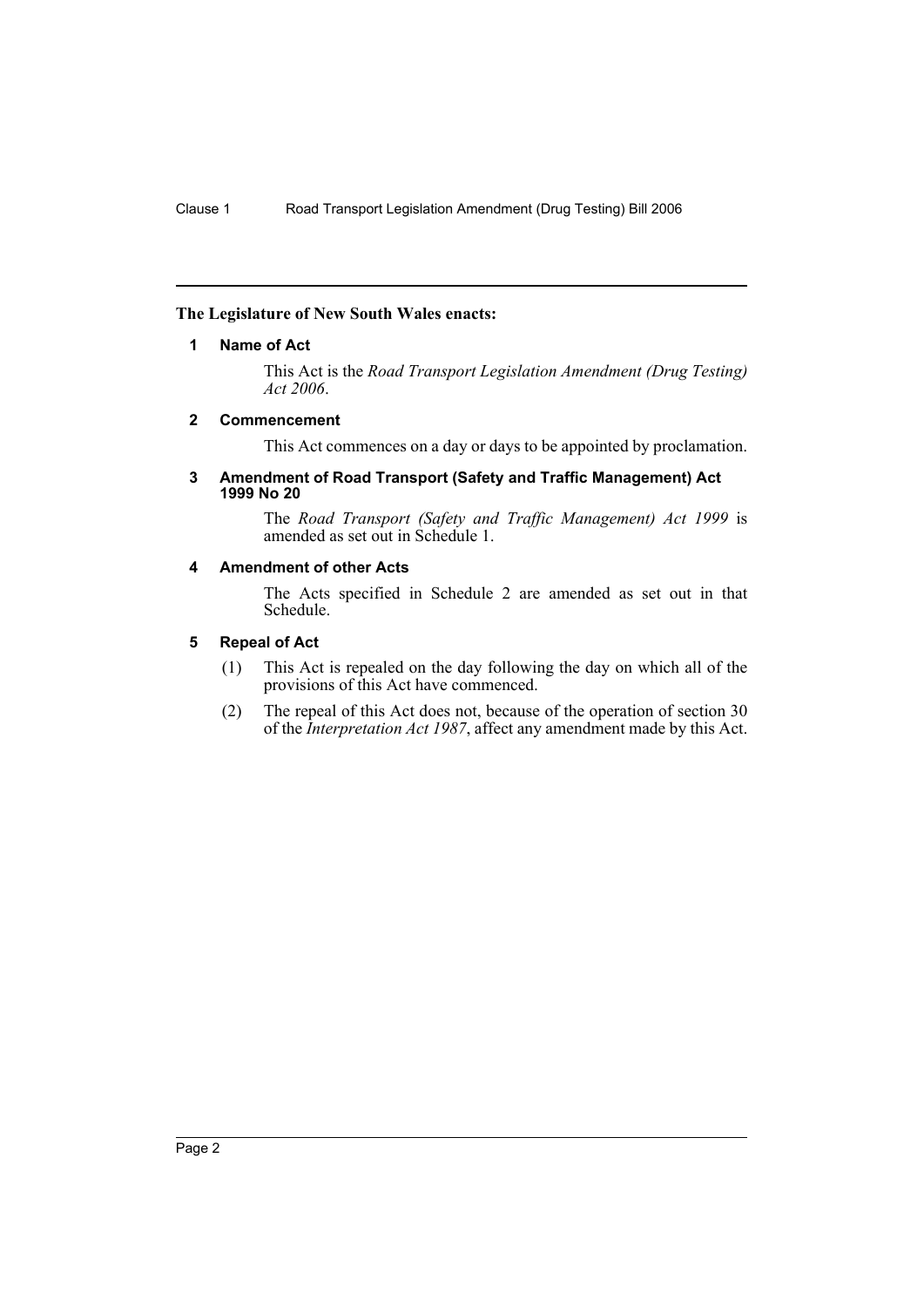Amendment of Road Transport (Safety and Traffic Management) Act 1999 Schedule 1

## **Schedule 1 Amendment of Road Transport (Safety and Traffic Management) Act 1999**

(Section 3)

#### **[1] Part 2, Division 1A**

Insert after Division 1 of Part 2:

## **Division 1A Offences involving certain drugs (other than alcohol) in oral fluid, blood or urine**

#### **11B Presence of certain drugs (other than alcohol) in oral fluid, blood or urine**

#### (1) **Presence of prescribed illicit drug in person's oral fluid, blood or urine**

A person must not, while there is present in his or her oral fluid, blood or urine any prescribed illicit drug:

- (a) drive a motor vehicle, or
- (b) occupy the driving seat of a motor vehicle and attempt to put the motor vehicle in motion, or
- (c) if the person is the holder of a driver licence (other than a provisional licence or a learner licence issued under the *Road Transport (Driver Licensing) Act 1998*)—occupy the seat in a motor vehicle next to a holder of a learner licence who is driving the vehicle.

Maximum penalty: 10 penalty units (in the case of a first offence) or 20 penalty units (in the case of a second or subsequent offence).

- (2) If a person is charged with an offence under subsection (1):
	- (a) the court attendance notice may allege that more than one prescribed illicit drug was present in the oral fluid, blood or urine of the person and the proceedings are not liable to be dismissed on the ground of uncertainty or duplicity if each of those drugs is described in the court attendance notice, and
	- (b) the offence is proved if the court is satisfied beyond reasonable doubt that there was present in the oral fluid, blood or urine of the defendant:
		- (i) a drug described in the court attendance notice, or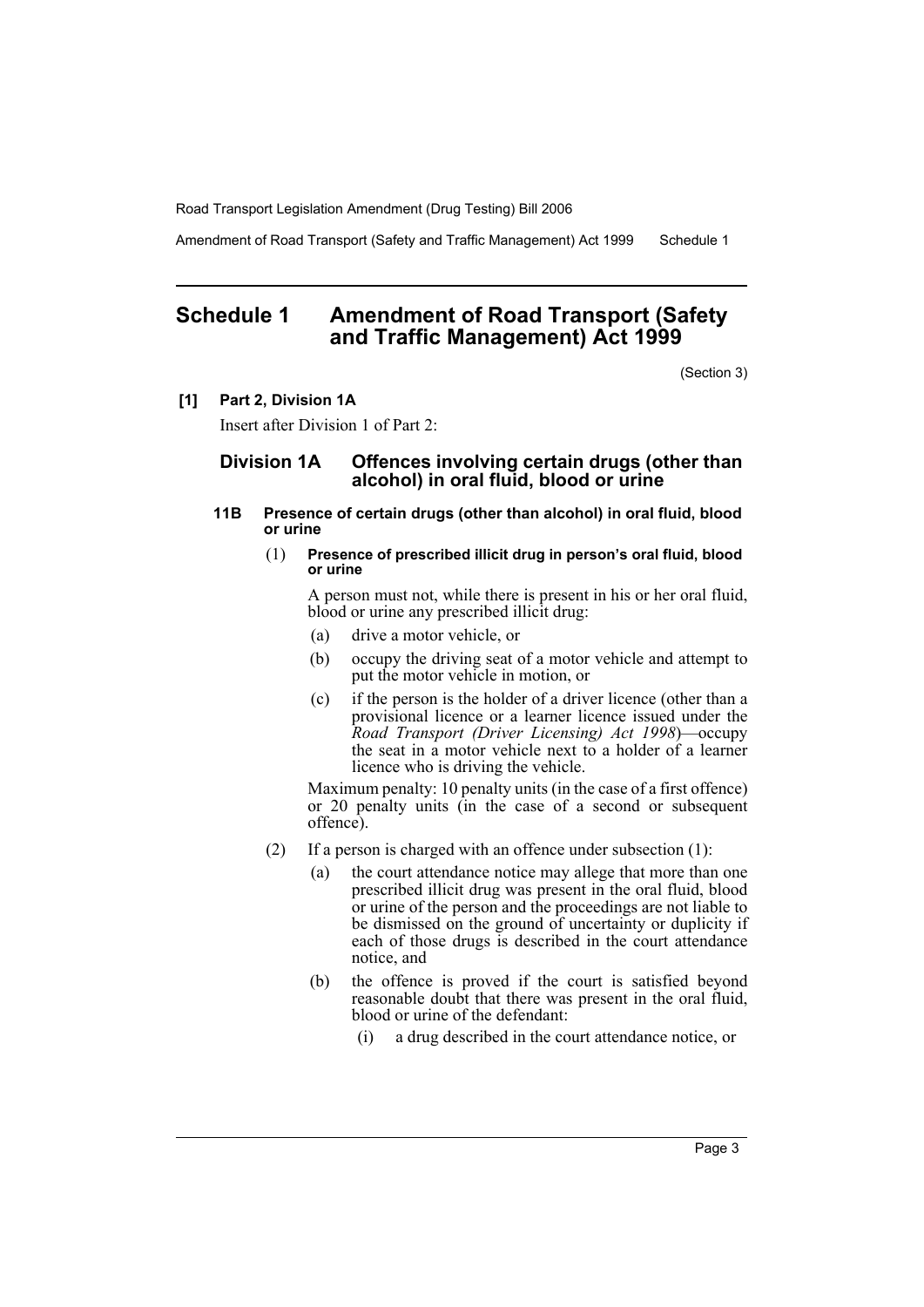Schedule 1 Amendment of Road Transport (Safety and Traffic Management) Act 1999

(ii) a combination of drugs any one or more of which was or were described in the court attendance notice.

#### (3) **Presence of morphine or cocaine in person's blood or urine**

A person must not, while there is present in his or her blood or urine any morphine or cocaine:

- (a) drive a motor vehicle, or
- (b) occupy the driving seat of a motor vehicle and attempt to put the motor vehicle in motion, or
- (c) if the person is the holder of a driver licence (other than a provisional licence or a learner licence issued under the *Road Transport (Driver Licensing) Act 1998*)—occupy the seat in a motor vehicle next to a holder of a learner licence who is driving the vehicle.

Maximum penalty: 10 penalty units (in the case of a first offence) or 20 penalty units (in the case of a second or subsequent offence).

- (4) If a person is charged with an offence under subsection (3):
	- (a) the court attendance notice may allege that both morphine and cocaine were present in the blood or urine of the person and the proceedings are not liable to be dismissed on the ground of uncertainty or duplicity if each of those drugs is described in the court attendance notice, and
	- (b) the offence is proved if the court is satisfied beyond reasonable doubt that there was present in the blood or urine of the defendant:
		- (i) a drug described in the court attendance notice, or
		- (ii) a combination of drugs any one or more of which was or were described in the court attendance notice.

#### (5) **Defence for offence relating to presence of morphine in person's blood or urine**

It is a defence to a prosecution for an offence under subsection (3) if the defendant proves that, at the time the defendant did the act referred to in subsection  $(3)$   $(a)$ ,  $(b)$  or  $(c)$ , the presence in the defendant's blood or urine of morphine was caused by the consumption of a substance for medicinal purposes.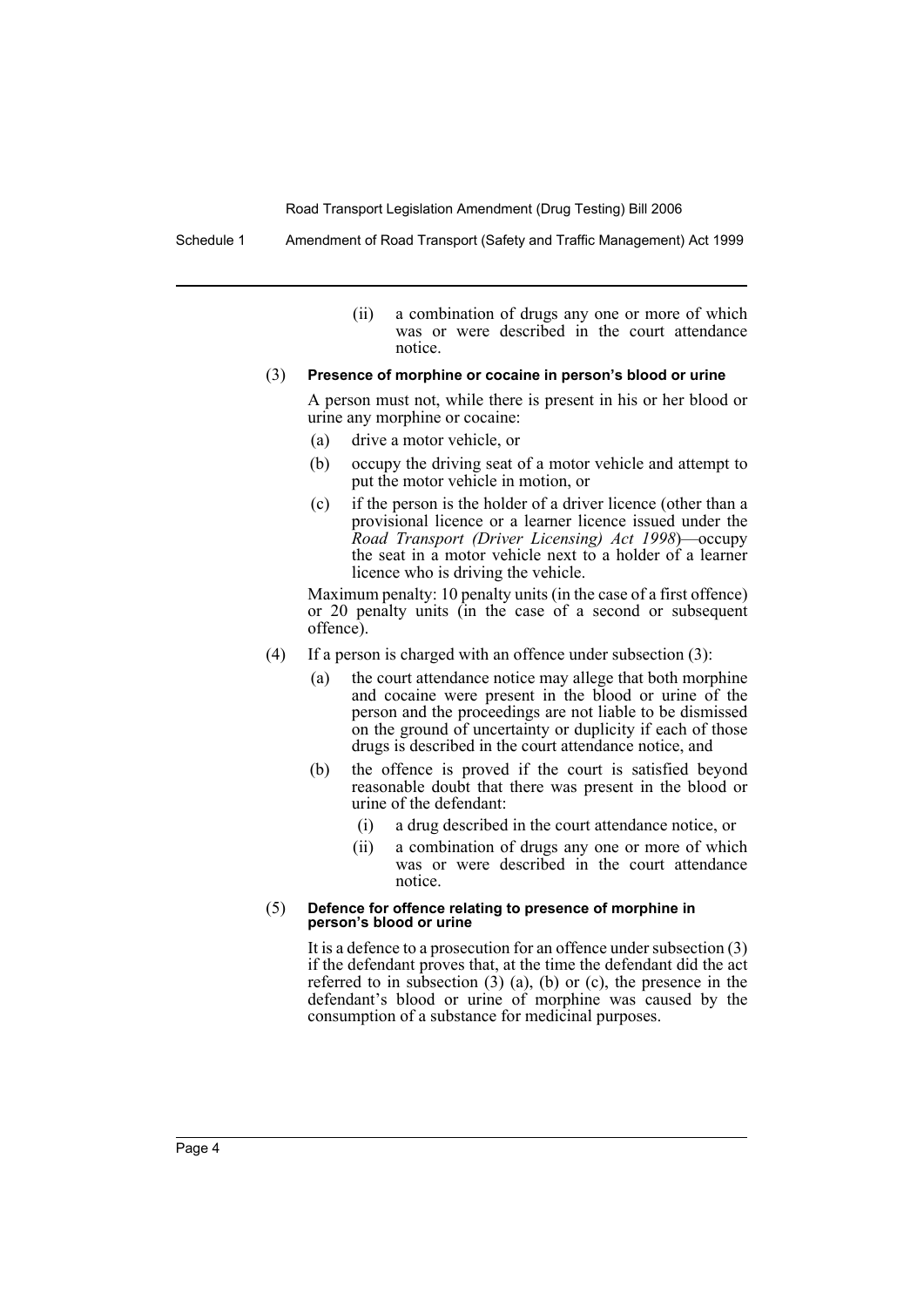Amendment of Road Transport (Safety and Traffic Management) Act 1999 Schedule 1

- (6) In this section, a substance is consumed for medicinal purposes only if it is:
	- (a) a drug prescribed by a medical practitioner taken in accordance with a medical practitioner's prescription, or
	- (b) a codeine-based medicinal drug purchased from a pharmacy that has been taken in accordance with the manufacturer's instructions.

**Note.** Division 1 of Part 5.4 of the *Road Transport (General) Act 2005* provides for the disqualification of persons from holding driver licences for certain offences (including offences under this section).

The offences of driving with a prescribed concentration of alcohol in the blood, and of driving under the influence of alcohol or any other drug, are dealt with in sections 9 and 12, respectively.

#### **[2] Section 17 When breath test or breath analysis not permitted**

Omit "place of abode" from section 17 (d). Insert instead "home".

## **[3] Part 2, Division 3A**

Insert after Division 3 of Part 2:

## **Division 3A Random oral fluid testing for prescribed illicit drugs**

## **18A Definitions**

In this Division:

*approved oral fluid analysing instrument* means any instrument designed to ascertain, by analysis of a person's oral fluid, the presence of any prescribed illicit drug in that person's oral fluid, being an instrument that:

- (a) meets the standards prescribed by the regulations for such instruments, and
- (b) is approved by the Governor by order published in the Gazette.

*approved oral fluid testing device* means a device designed to indicate the presence of any prescribed illicit drug in a person's oral fluid, being a device that:

- (a) meets the standards prescribed by the regulations for such devices, and
- (b) is approved by the Governor by order published in the Gazette.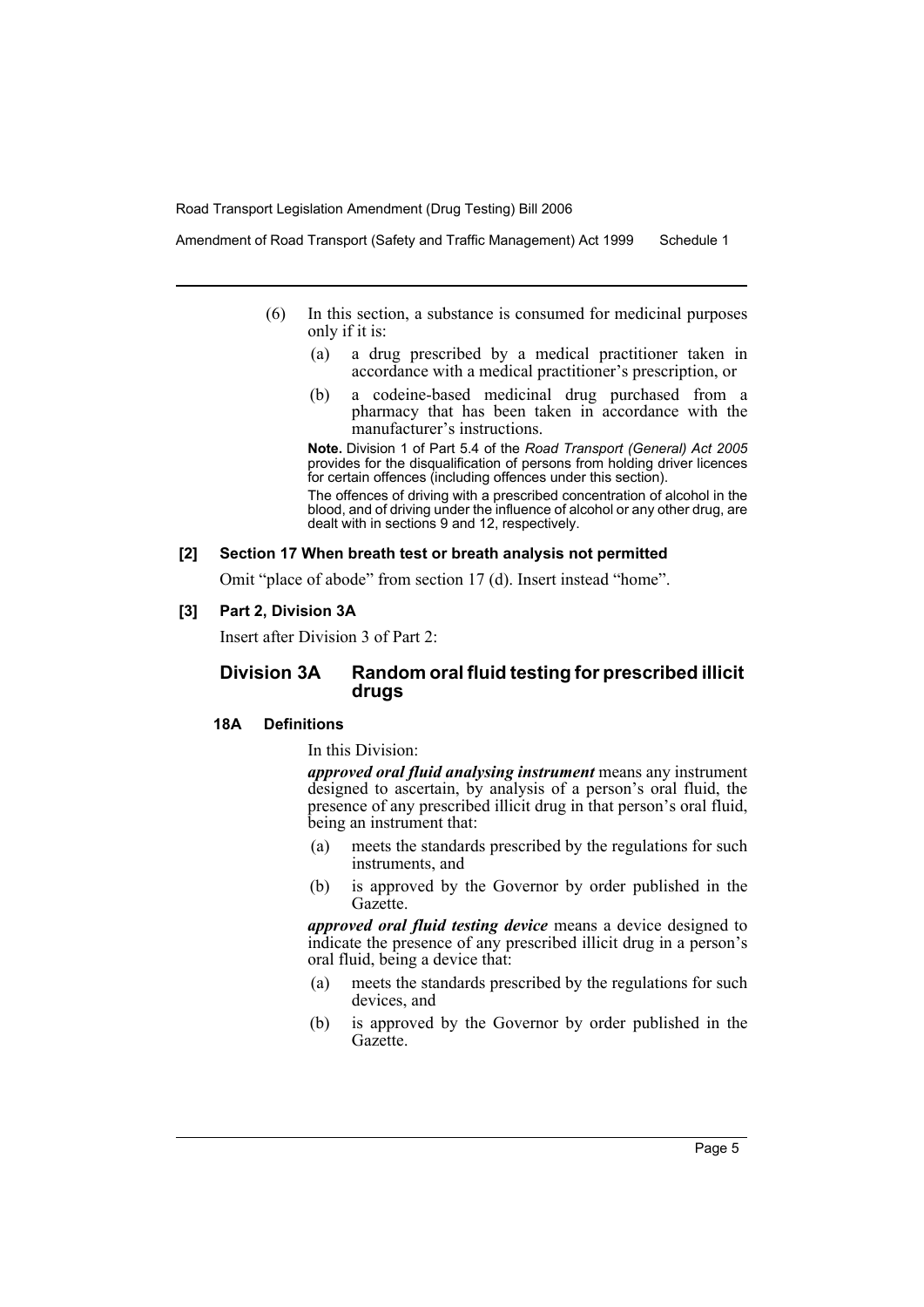Schedule 1 Amendment of Road Transport (Safety and Traffic Management) Act 1999

*oral fluid analysis* means a test carried out by an approved oral fluid analysing instrument for the purpose of ascertaining, by analysis of a person's oral fluid, the presence of prescribed illicit drugs in that person's oral fluid.

*oral fluid test* means a test carried out by an approved oral fluid testing device for the purpose of ascertaining whether any prescribed illicit drugs are present in that person's oral fluid.

#### **18B Power to conduct random oral fluid testing**

- (1) A police officer may require a person to undergo one or more oral fluid tests for prescribed illicit drugs in accordance with the officer's directions if the officer has reasonable cause to believe that the person:
	- (a) is or was driving a motor vehicle on a road or road related area, or
	- (b) is or was occupying the driving seat of a motor vehicle on a road or road related area and attempting to put the motor vehicle in motion, or
	- (c) being the holder of a driver licence, is or was occupying the seat in a motor vehicle next to a holder of a learner licence while the holder of the learner licence is or was driving the vehicle on a road or road related area.
- (2) A person must not, when required by a police officer to undergo an oral fluid test under subsection (1), refuse or fail to undergo the oral fluid test in accordance with the directions of the officer. Maximum penalty: 10 penalty units.
- (3) It is a defence to a prosecution for an offence under subsection (2) if the defendant satisfies the court that the defendant was unable, on medical grounds, to undergo an oral fluid test at the time the defendant was required to do so.
- (4) Without limiting any other power or authority, a police officer may, for the purposes of this section, request or signal the driver of a motor vehicle to stop the vehicle.
- (5) A person must comply with any request or signal made or given to the person by a police officer under subsection (4). Maximum penalty: 10 penalty units.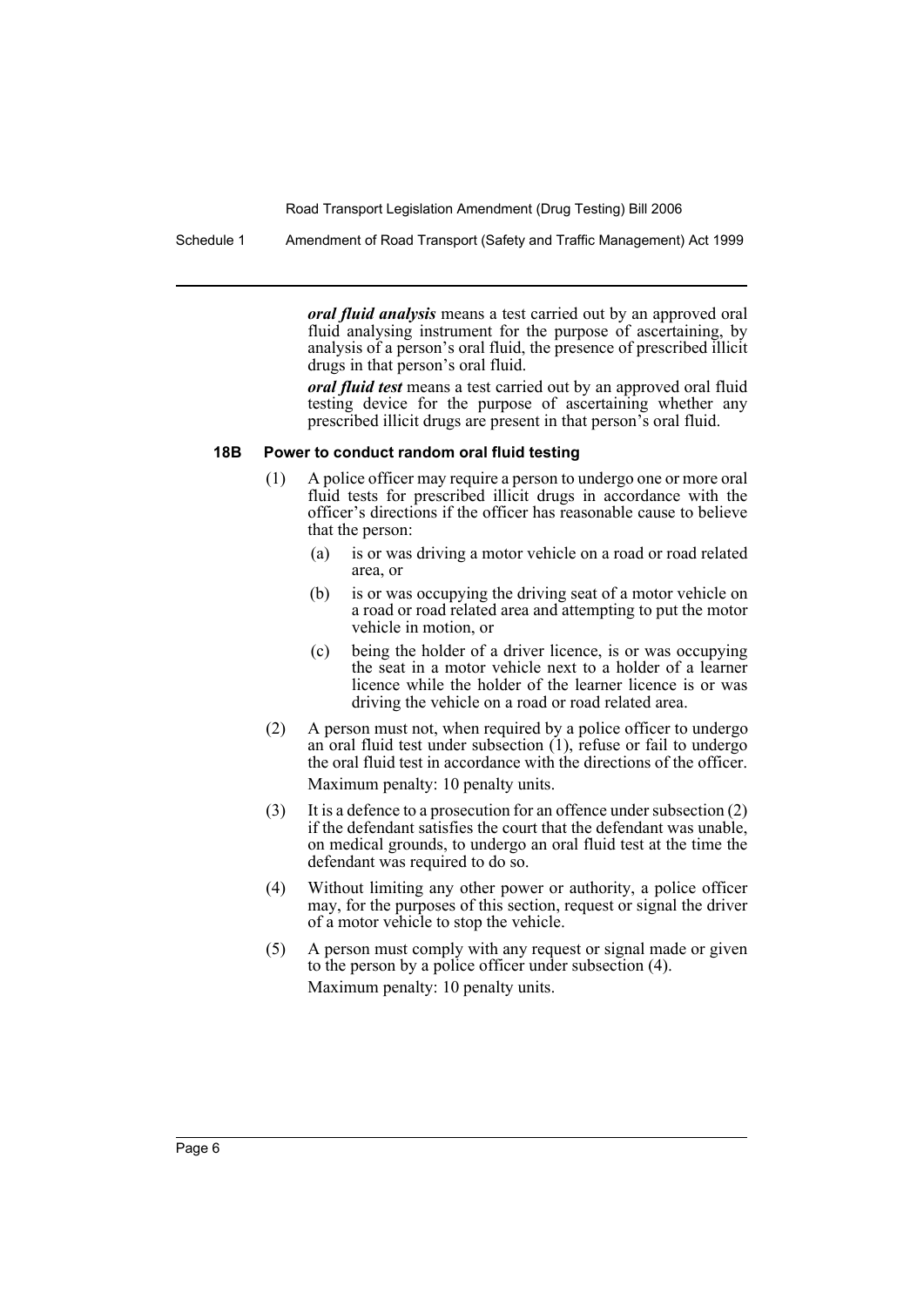Amendment of Road Transport (Safety and Traffic Management) Act 1999 Schedule 1

#### **18C Arrest following failed oral fluid test or refusal or inability to undergo test**

- (1) A police officer may exercise the powers referred to in subsection  $(2)$  in respect of a person if:
	- (a) it appears to the officer from one or more oral fluid tests carried out under section 18B (1) by the officer that the device by means of which the test was carried out indicates that there may be one or more prescribed illicit drugs present in the person's oral fluid, or
	- (b) the person refused to undergo an oral fluid test required by an officer under section  $18\overline{B}(1)$  or fails to undergo that test in accordance with the directions of the officer.
- (2) A police officer may:
	- (a) arrest a person referred to in subsection (1) without warrant, and
	- (b) take the person (or cause the person to be taken) with such force as may be necessary to a police station or such other place as the officer considers desirable and there detain the person (or cause the person to be detained) for the purpose of the person providing oral fluid samples in accordance with this Division, and
	- (c) if section 18E permits the taking of a blood sample from the person—take the person (or cause the person to be taken) with such force as may be necessary to a hospital or a place prescribed by the regulations and there detain the person (or cause the person to be detained) for the purpose of the person providing such a blood sample in accordance with that section.

## **18D Providing an oral fluid sample for oral fluid analysis following arrest**

- (1) A police officer may require a person who has been arrested under section 18C to provide an oral fluid sample in accordance with the directions of the officer.
- (2) A person who is required by a police officer under subsection (1) to provide an oral fluid sample must not refuse or fail to provide that sample in accordance with the directions of the officer. Maximum penalty: 30 penalty units (in the case of a first offence) or 50 penalty units or imprisonment for 18 months or both (in the case of a second or subsequent offence).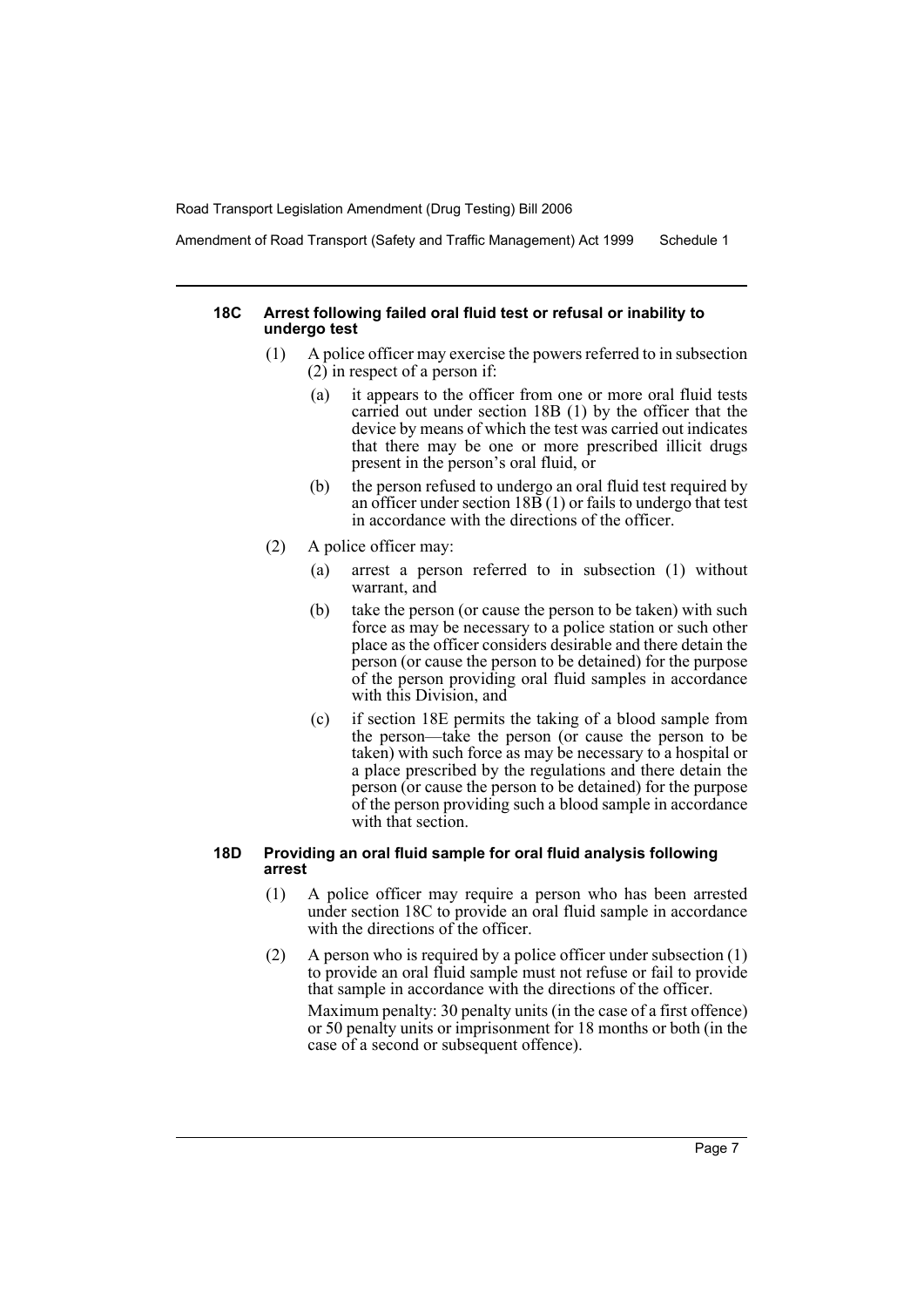Schedule 1 Amendment of Road Transport (Safety and Traffic Management) Act 1999

- (3) It is a defence to a prosecution for an offence under this section if the defendant satisfies the court that the defendant was unable, on medical grounds, to provide an oral fluid sample at the time the defendant was required to do so.
- (4) A police officer who is provided with an oral fluid sample under subsection (1) must:
	- (a) place the sample into a container, and
	- (b) fasten and seal the container, and
	- (c) mark or label the container for future identification, and
	- (d) give to the person from whom the sample is taken a certificate relating to the sample that contains sufficient information to enable the sample to be identified as a sample of that person's oral fluid, and
	- (e) as soon as reasonably practicable after the sample is provided, arrange for the sample to be submitted to a laboratory prescribed by the regulations for oral fluid analysis.
- (5) The person who provided the sample may, within 6 months after the taking of the sample or such longer period as is prescribed by the regulations, apply to the laboratory prescribed under this section for a portion of the sample to be sent, for oral fluid analysis at that person's own expense, to a medical practitioner or laboratory nominated by the person.
- (6) An analyst at the laboratory to which a sample of oral fluid is submitted for oral fluid analysis under this section may carry out an analysis of the sample, or of a portion of the sample, to determine the presence of prescribed illicit drugs in the oral fluid.
- (7) An oral fluid analysis referred to in subsection (6) may be carried out, and any act, matter or thing in connection with the analysis (including the receipt of the sample of oral fluid to be analysed and the breaking of any seal securing the sample) may be done, by a person acting under the supervision of an analyst, and in that event is taken to have been carried out or done by the analyst.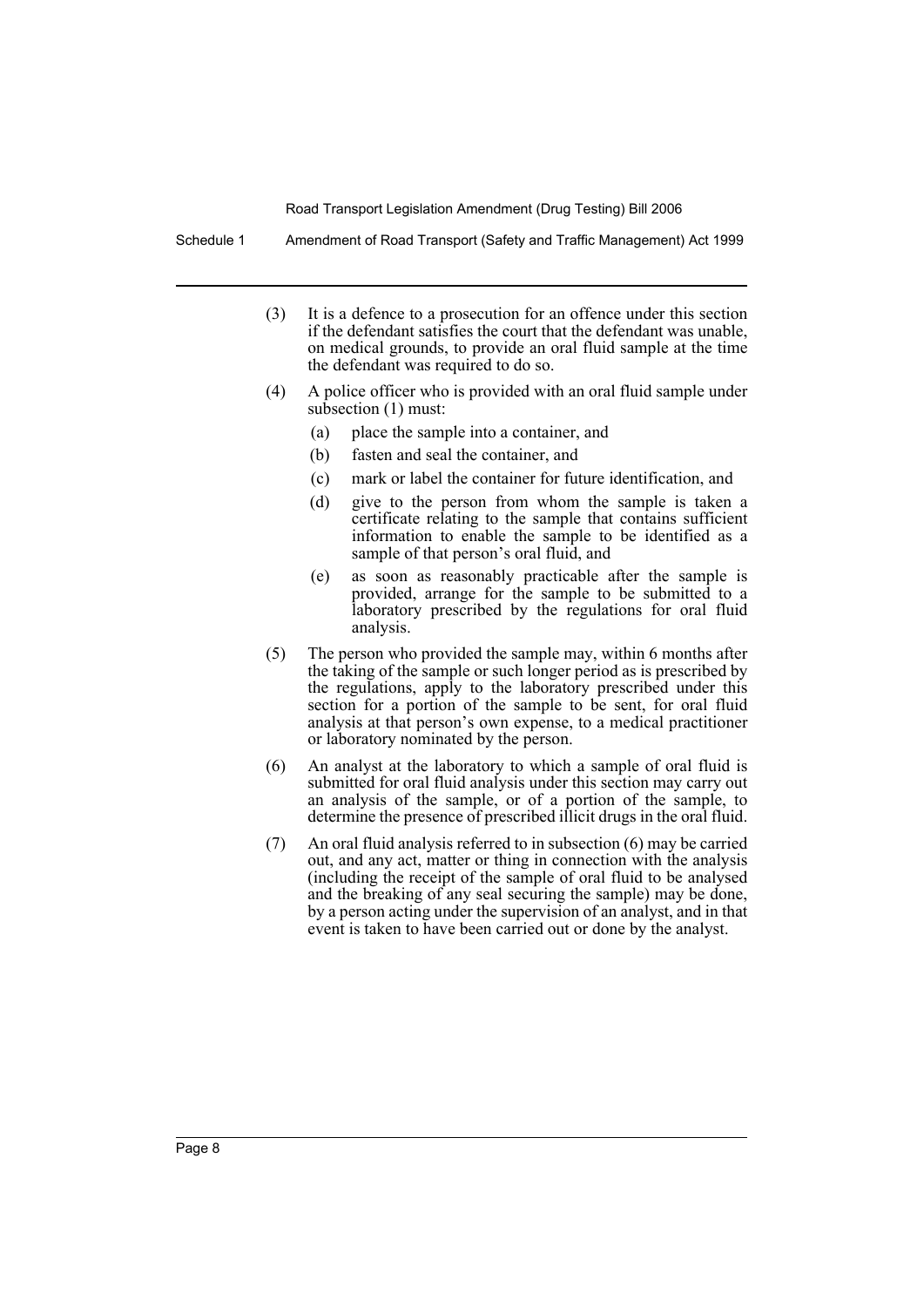Amendment of Road Transport (Safety and Traffic Management) Act 1999 Schedule 1

#### **18E Taking blood sample following arrest**

- (1) Except as provided by section 18F, a police officer may require a person who has attempted to provide an oral fluid sample as directed under section 18D (1), but has been unable to comply (for example, because no oral fluid was physically able to be produced), to provide a sample of the person's blood (whether or not the person consents to the provision of the sample) in accordance with the directions of a medical practitioner, registered nurse or prescribed sample taker.
- (2) The police officer must inform any such medical practitioner, registered nurse or prescribed sample taker that the sample is required to be taken for the purposes of this section.
- (3) The medical practitioner, registered nurse or prescribed sample taker by whom or under whose directions a sample of blood is taken in accordance with this section must:
	- (a) place the sample into a container, and
	- (b) fasten and seal the container, and
	- (c) mark or label the container for future identification, and
	- (d) give to the person from whom the sample is taken a certificate relating to the sample that contains sufficient information to enable the sample to be identified as a sample of that person's blood.
- (4) The medical practitioner, registered nurse or prescribed sample taker must, as soon as reasonably practicable after the sample of blood is taken, arrange for the sample to be submitted to a laboratory prescribed by the regulations for analysis by an analyst to determine whether the blood contains any prescribed illicit drugs.
- (5) The person from whom the sample of blood was taken may, within 12 months after the taking of the sample, apply to the laboratory prescribed under this section for a portion of the sample to be sent, for analysis at that person's own expense, to a medical practitioner or laboratory nominated by the person.
- (6) An analyst at a laboratory prescribed by the regulations to whom any blood sample is submitted for analysis under this section may carry out an analysis of the blood to determine whether it contains any prescribed illicit drugs.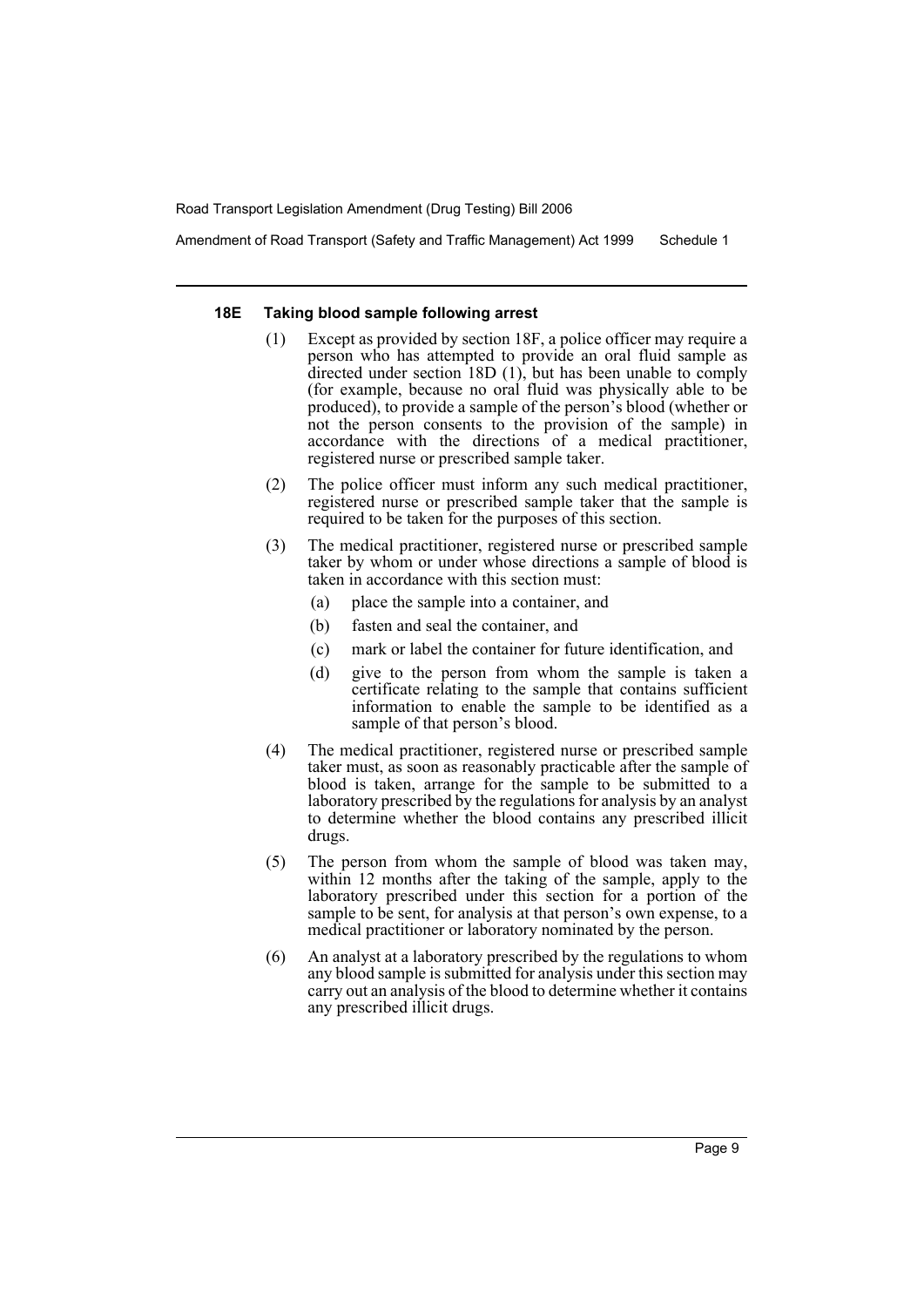Schedule 1 Amendment of Road Transport (Safety and Traffic Management) Act 1999

- (7) Any duty of a medical practitioner, registered nurse or prescribed sample taker under this section and any relevant provisions of the regulations may be performed by a person acting under the supervision of the medical practitioner, registered nurse or prescribed sample taker. A duty performed by any such person is taken to have been performed by the medical practitioner, registered nurse or prescribed sample taker.
- (8) An analysis under this section may be carried out, and anything in connection with the analysis (including the receipt of the blood sample to be analysed and the breaking of any seal) may be done, by a person acting under the supervision of an analyst and, in that event, is taken to have been carried out or done by the analyst.
- (9) A person must not, on being required under this section by a police officer to provide a sample of blood, refuse or fail to submit to the taking of the sample of blood in accordance with the directions of a medical practitioner, registered nurse or prescribed sample taker.

Maximum penalty (subsection (9)): 30 penalty units (in the case of a first offence) or 50 penalty units or imprisonment for 18 months or both (in the case of a second or subsequent offence).

#### **18F When oral fluid test or sampling not permitted**

A police officer cannot require a person to undergo an oral fluid test or provide any sample under this Division:

- (a) if that person has been admitted to hospital for medical treatment, unless the medical practitioner in immediate charge of the person's treatment has been notified of the intention to make the requisition and the medical practitioner does not object on the grounds that compliance with it would be prejudicial to the proper care or treatment of the person, or
- (b) if it appears to the officer that it would, because of any injuries sustained by the person, be dangerous to that person's medical condition to undergo an oral fluid test or provide a sample, or
- (c) in relation to an oral fluid test or oral fluid sample—at any time after the expiration of 2 hours from the occurrence of the event that entitled the officer under section 18B (1) to require the person to undergo an oral fluid test or provide a sample, or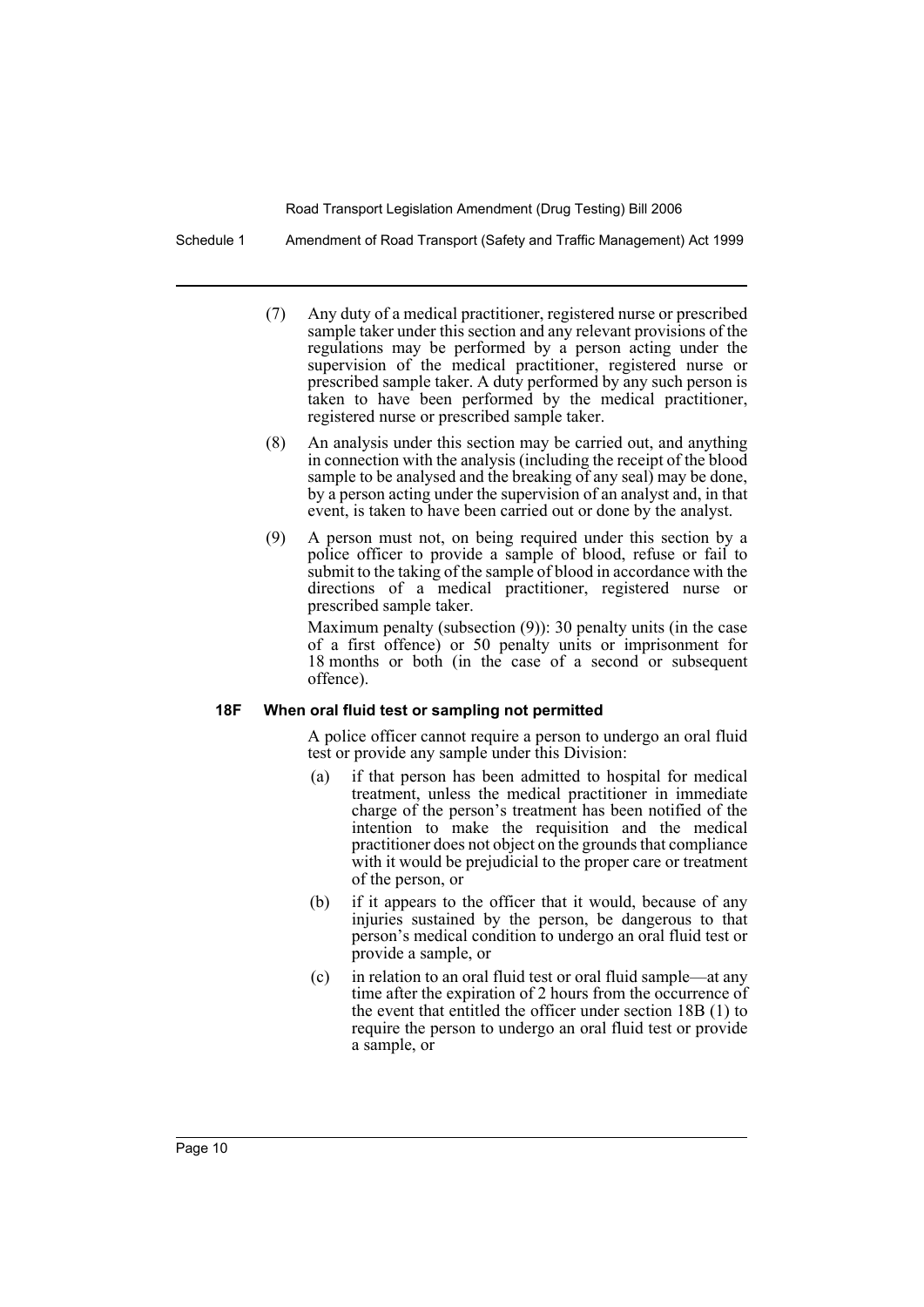Amendment of Road Transport (Safety and Traffic Management) Act 1999 Schedule 1

- (d) in relation to a blood sample—at any time after the expiration of 4 hours from the occurrence of the event that entitled the officer under section 18B (1) to require the person to undergo an oral fluid test, or
- (e) at the person's home.

#### **18G Offences related to testing and sampling for drugs**

- (1) A person must not:
	- (a) wilfully do anything to introduce, or alter the amount of, any prescribed illicit drug in the person's oral fluid between the time of the event referred to in section 18B (1) (a), (b) or (c) in respect of which the person has been required by a police officer to undergo an oral fluid test and the time when the person undergoes that test, or
	- (b) wilfully do anything to introduce, or alter the amount of, any prescribed illicit drug in the person's oral fluid or blood between the time of the event referred to in section 18B (1) (a), (b) or (c) in respect of which the person has been required by a police officer to undergo an oral fluid test and the time when the person provides a sample of the person's oral fluid or blood.

Maximum penalty: 30 penalty units (in the case of a first offence) or 50 penalty units (in the case of a second or subsequent offence).

- (2) It is a defence to a prosecution of a person for an offence under subsection (1) of wilfully doing anything to introduce, or alter the amount of, a prescribed illicit drug in the person's oral fluid if the person satisfies the court that the thing was done more than 2 hours after the time of the event referred to in section 18B (1) (a), (b) or (c).
- (3) It is a defence to a prosecution of a person for an offence under subsection (1) of wilfully doing anything to introduce, or alter the amount of, a prescribed illicit drug in the person's blood if the person satisfies the court that the thing was done more than 4 hours after the time of the event referred to in section 18B (1) (a), (b) or (c).
- (4) If a medical practitioner, registered nurse or prescribed sample taker is informed by a police officer in accordance with this Division that a blood sample is required to be taken for the purposes of this Division, the medical practitioner, registered nurse or prescribed sample taker must not:
	- (a) fail to take the sample, or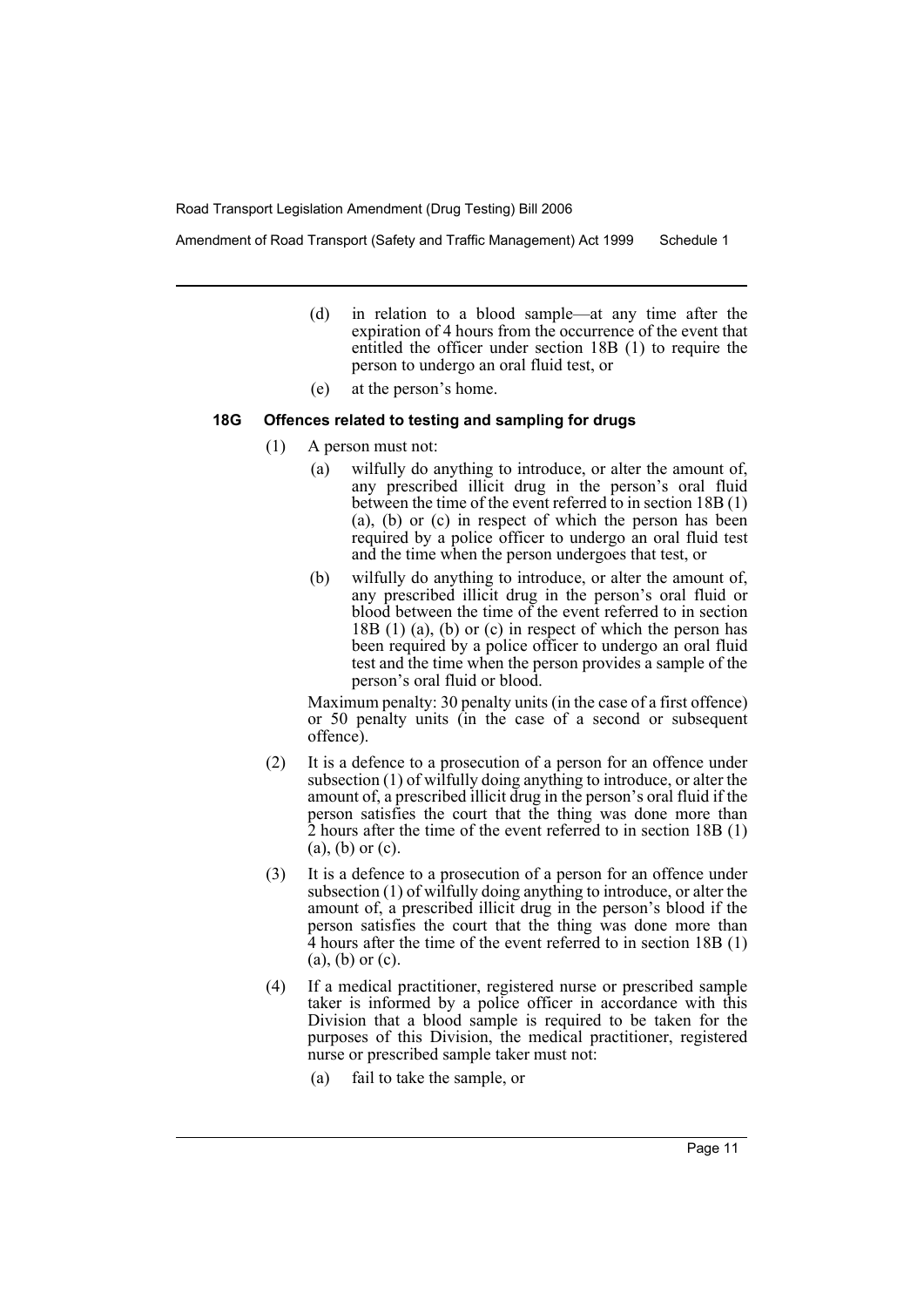Schedule 1 Amendment of Road Transport (Safety and Traffic Management) Act 1999

(b) fail to comply with any requirement made by section 18E (3) or (4) in relation to the sample.

Maximum penalty: 20 penalty units.

- (5) It is a defence to a prosecution for an offence under subsection (4) if the medical practitioner, registered nurse or prescribed sample taker satisfies the court that:
	- (a) the practitioner, nurse or prescribed sample taker believed on reasonable grounds that the taking of the sample from the person would be prejudicial to the proper care and treatment of the person, or
	- (b) the practitioner, nurse or prescribed sample taker believed on reasonable grounds that the person was less than 15 years of age, or
	- (c) the practitioner, nurse or prescribed sample taker was, because of the behaviour of the person, unable to take the sample, or
	- (d) there was other reasonable cause for the practitioner, nurse or prescribed sample taker not to take the sample.
- (6) A person must not hinder or obstruct a police officer in attempting to administer an oral fluid test on, or take a sample of oral fluid from, any other person in accordance with this Division.

Maximum penalty: 20 penalty units.

(7) A person must not hinder or obstruct a medical practitioner, registered nurse or prescribed sample taker in attempting to take a sample of the blood of any other person in accordance with this Division.

Maximum penalty: 20 penalty units.

## **18H Prohibited analysis**

(1) In this section:

*Division 3A sample* means a sample of oral fluid or blood taken from, or furnished or provided by, a person under this Division.

*DNA database* means any database that contains DNA data and includes any DNA database system within the meaning of the *Crimes (Forensic Procedures) Act 2000*.

*permitted purpose*, in relation to an analysis of a Division 3A sample, means the purpose of determining whether any prescribed illicit drugs are present in the sample.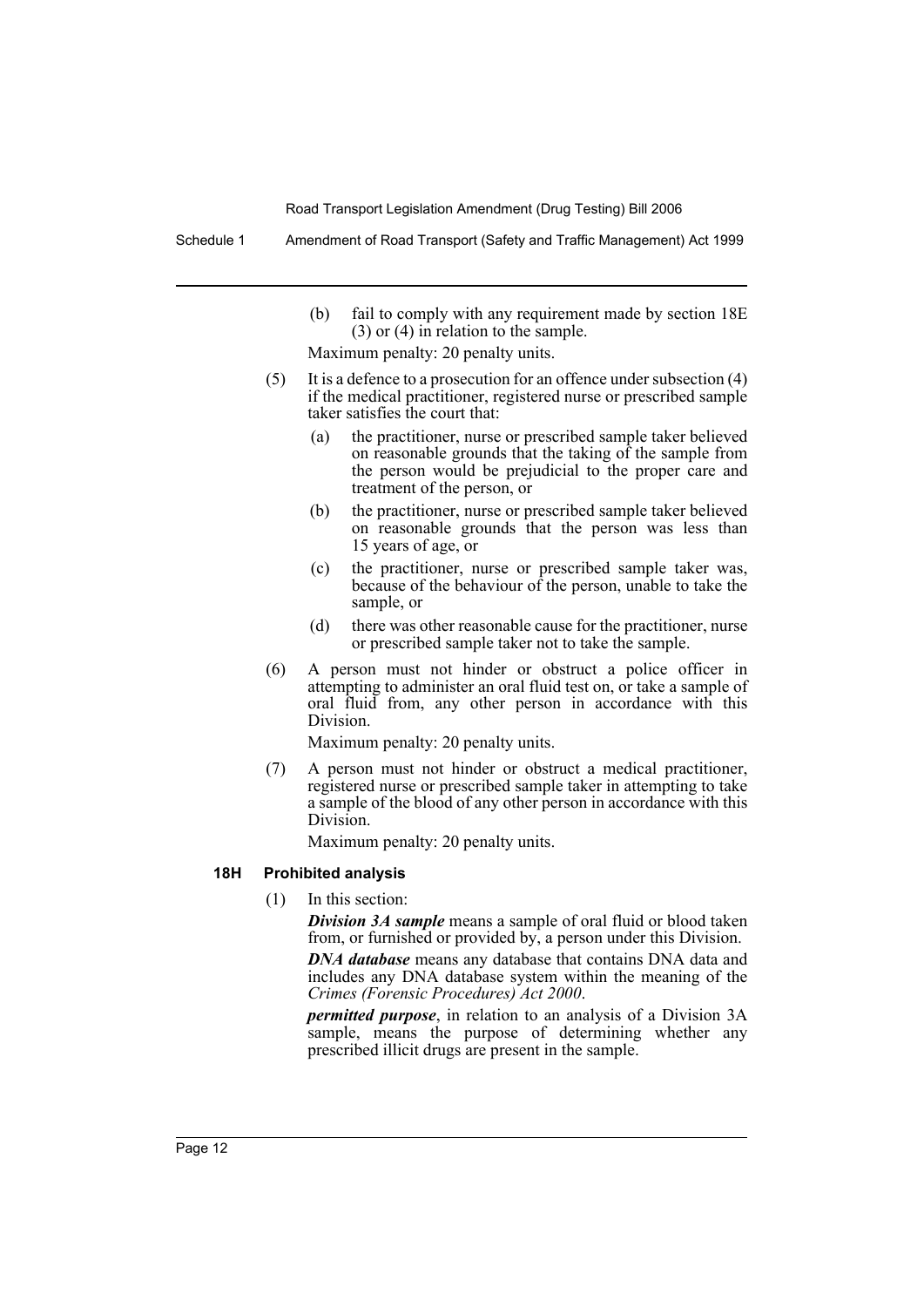Amendment of Road Transport (Safety and Traffic Management) Act 1999 Schedule 1

*prohibited analysis*, in relation to a Division 3A sample, means analysis of the sample for a purpose other than the permitted purpose.

**Note.** For example, deriving a DNA profile from the sample is a purpose for which analysis is prohibited.

- (2) A person must not intentionally or recklessly:
	- (a) supply a Division 3A sample, or cause or permit a Division 3A sample to be supplied, to a person for prohibited analysis, or
	- (b) carry out, or cause or permit to be carried out, a prohibited analysis of a Division 3A sample, or
	- (c) include, or cause the inclusion of, information derived from a prohibited analysis on a DNA database kept under a law of this State or the Commonwealth or of another State or a Territory.

Maximum penalty: 30 penalty units.

## **[4] Part 2, Division 4, heading**

Omit the heading to Division 4 of Part 2. Insert instead:

## **Division 4 Blood analysis of accident patients following accidents**

#### **[5] Section 23 Analysis of samples of blood taken under this Division**

Omit section 23 (6). Insert instead:

- (6) A police officer may not make arrangements under subsection (5) for analysis of a blood sample to determine the concentration in the blood of a drug other than alcohol unless:
	- (a) the following circumstances apply:
		- (i) the accident that caused the person to attend at or be admitted to hospital was a fatal accident, and
		- (ii) the person from whom the sample was taken was a person referred to in section  $20(5)$  (a), (b) or (f), or
	- (b) the following circumstances apply:
		- (i) the police officer has reasonable grounds to believe that, at the time of the accident concerned, the person from whom the sample was taken was under the influence of a drug other than alcohol, and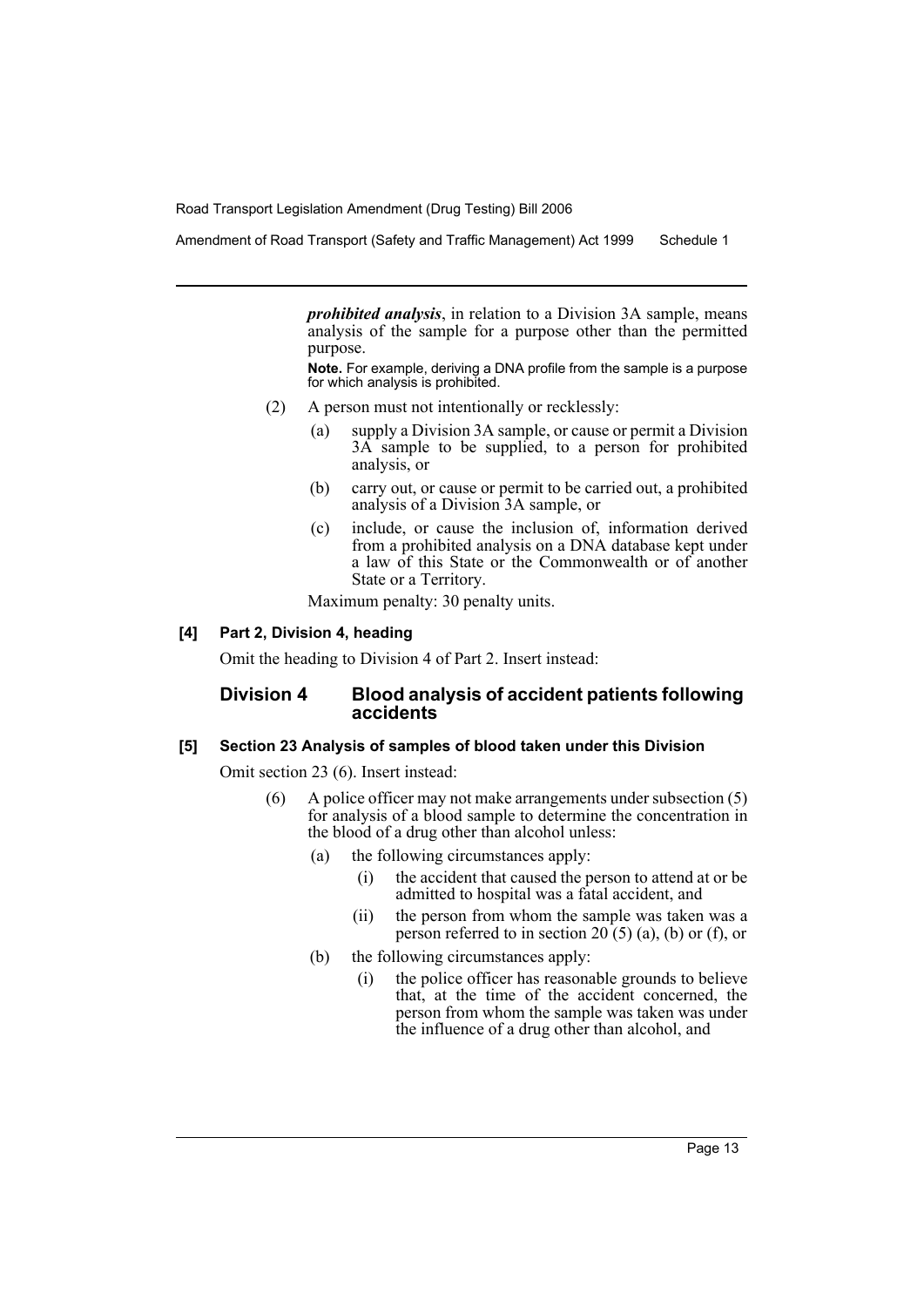Schedule 1 Amendment of Road Transport (Safety and Traffic Management) Act 1999

(ii) no police officer attended the scene of the accident that led to the taking of the sample or, although a police officer or police officers attended the scene of the accident, there was no reasonable opportunity to require the person from whom the sample was taken to submit, in accordance with Division 5, to an assessment of his or her sobriety.

## **[6] Part 2, Division 4A**

Insert after Division 4 of Part 2:

## **Division 4A Blood and urine analysis of persons who are not accident patients following fatal accidents**

#### **24A Power to arrest persons involved in fatal accidents for blood and urine tests**

- (1) This section applies to a person who:
	- (a) is at least 15 years old, and
		- (b) at the time of an accident, was:
			- (i) driving a motor vehicle involved in the accident, or
			- (ii) occupying the driving seat of a motor vehicle involved in the accident and attempting to put the motor vehicle in motion, or
			- (iii) the holder of a driver licence and occupying the seat in the motor vehicle next to a holder of a learner licence who was driving a motor vehicle involved in the accident, and
		- (c) is not an accident patient within the meaning of section 20.
- (2) A police officer may exercise the powers referred to in subsection  $(3)$  in relation to a person to whom this section applies if the police officer believes that:
	- (a) the accident is a fatal accident, or
	- (b) it is more likely than not that a person will die within 30 days as a consequence of the accident.
- (3) A police officer may:
	- (a) arrest the person without warrant, and
	- (b) take the person (or cause the person to be taken) with such force as may be necessary to a hospital or other prescribed place, and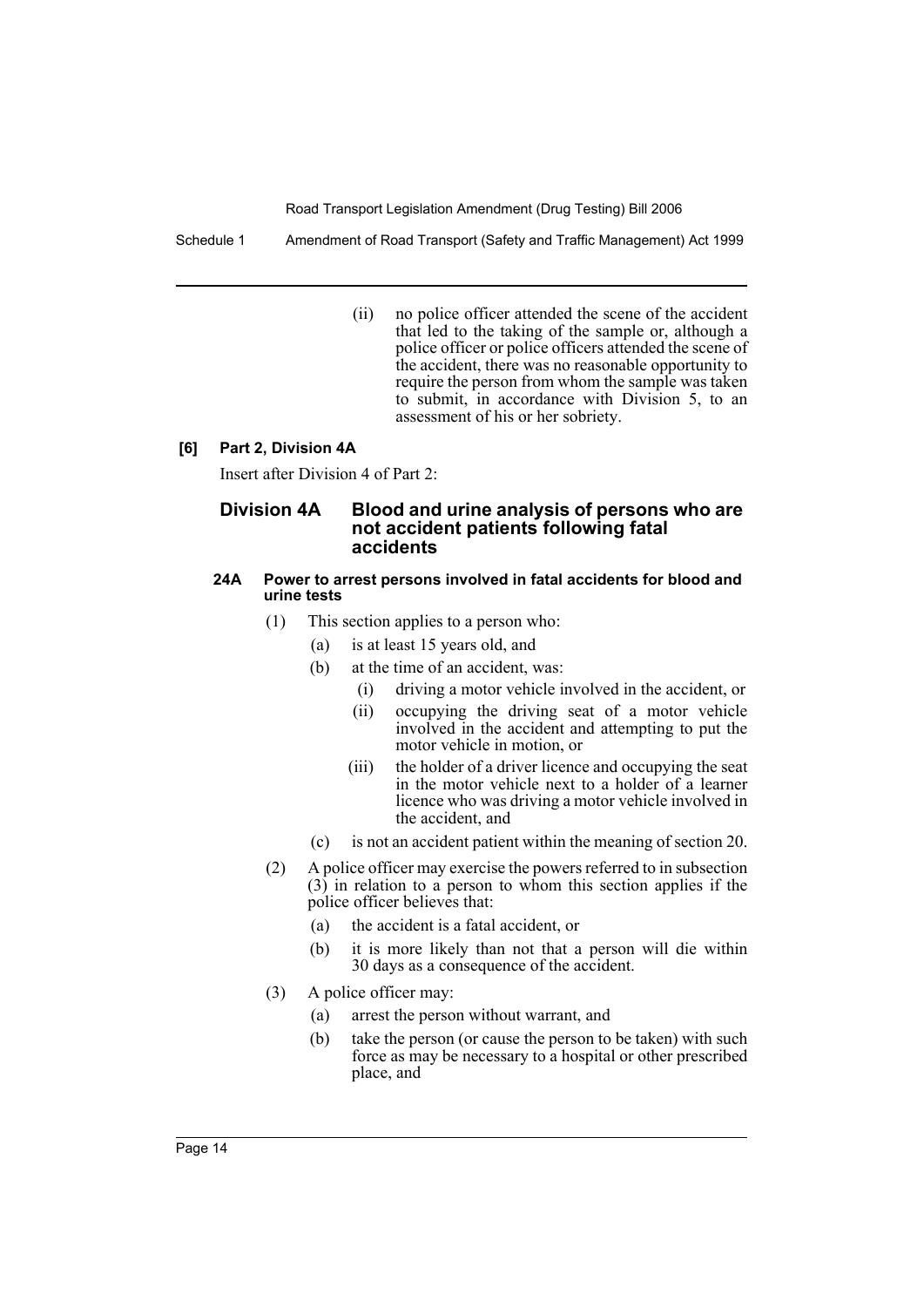Amendment of Road Transport (Safety and Traffic Management) Act 1999 Schedule 1

- (c) detain the person, or cause the person to be detained, at the hospital or other prescribed place to enable the person to provide blood and urine samples in accordance with this Division.
- (4) In this Division, *accident* means an accident on a road or road related area involving a motor vehicle or other vehicle or a horse.

#### **24B Procedure for taking samples following arrest**

- (1) Except as provided by section 24C, a police officer may require a person who has been arrested under section 24A to provide samples of the person's blood and urine (whether or not the person consents to the samples being taken) in accordance with the directions of a medical practitioner, registered nurse or prescribed sample taker.
- (2) The police officer must inform any such medical practitioner, registered nurse or prescribed sample taker that the samples are required to be taken for the purposes of this Division.
- (3) The medical practitioner, registered nurse or prescribed sample taker by whom or under whose directions a sample of blood is taken in accordance with this Division must:
	- (a) place the sample into a container, and
	- (b) fasten and seal the container, and
	- (c) mark or label the container for future identification, and
	- (d) give to the person from whom the sample is taken a certificate relating to the sample that contains sufficient information to enable the sample to be identified as a sample of that person's blood.
- (4) The medical practitioner, registered nurse or prescribed sample taker must, as soon as reasonably practicable after the sample of blood is taken, arrange for the sample to be submitted to a laboratory prescribed by the regulations for analysis by an analyst to determine whether the blood contains a drug.
- (5) The person from whom the sample of blood was taken may, within 12 months after the taking of the sample, apply to the laboratory prescribed under this section for a portion of the sample to be sent, for analysis at that person's own expense, to a medical practitioner or laboratory nominated by the person.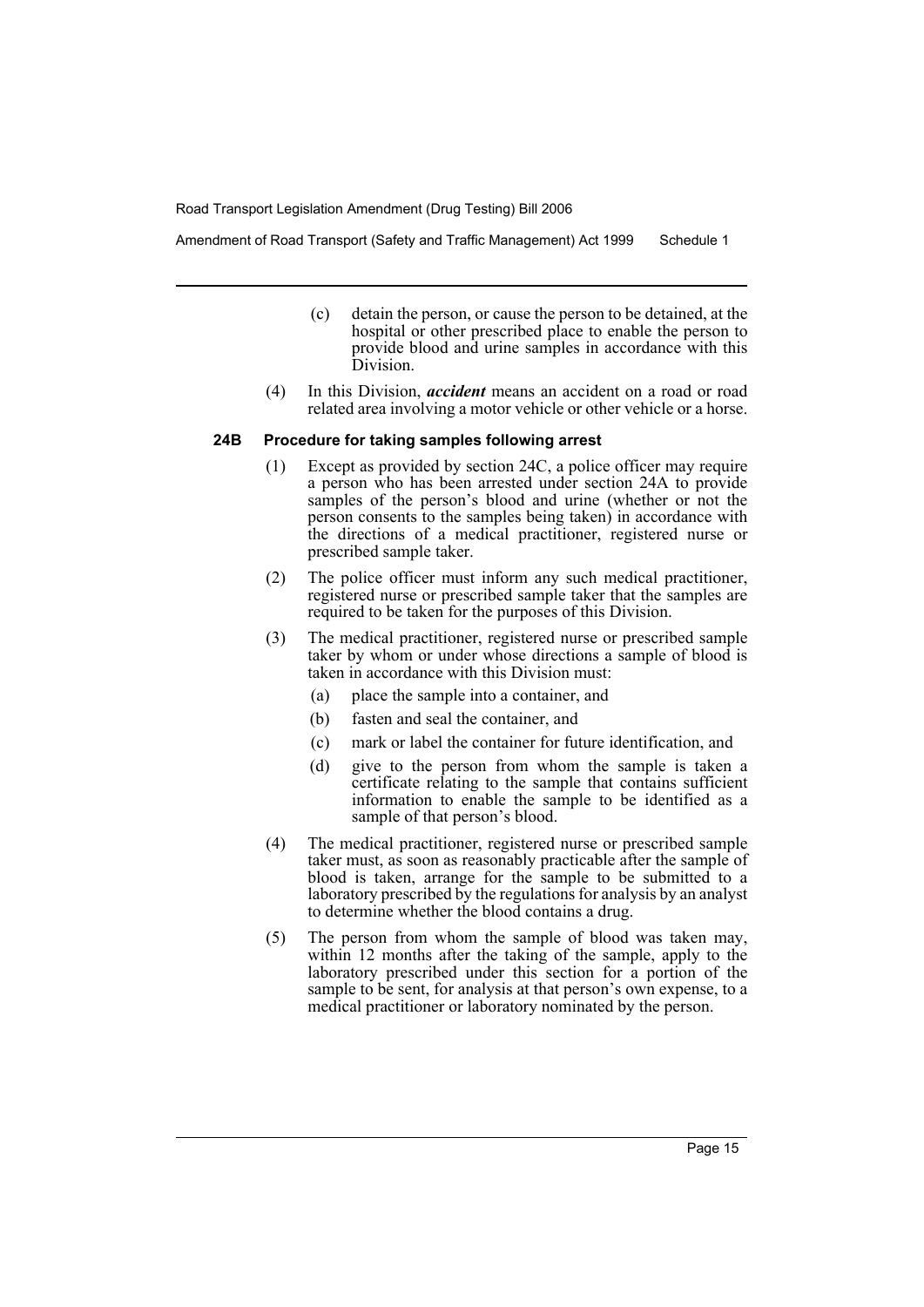Schedule 1 Amendment of Road Transport (Safety and Traffic Management) Act 1999

- (6) The medical practitioner, registered nurse or prescribed sample taker under whose directions a sample of urine is provided in accordance with this Division must:
	- (a) divide the sample into 2 approximately equal portions, and
	- (b) place each portion into a container, and
	- (c) fasten and seal each container, and
	- (d) mark or label each container for future identification.
- (7) Of the 2 sealed containers:
	- (a) one must be handed by the medical practitioner, registered nurse or prescribed sample taker to the person from whom it was taken or to some other person on behalf of that person, and
	- (b) the other must be handed by the practitioner, nurse or prescribed sample taker to the police officer present when the sample was taken and forwarded to a laboratory prescribed by the regulations for analysis by an analyst to determine whether the urine contains a drug.
- (8) An analyst at a laboratory prescribed by the regulations to whom any blood or urine is submitted for analysis under this section may carry out an analysis of the blood or urine to determine whether it contains a drug, but only if a police officer has notified the analyst in writing that a person involved in the accident that led to the sample of blood or urine being submitted for analysis:
	- (a) has died within 30 days of the accident, or
	- (b) has died during the period beginning 30 days after the accident and ending 12 months after the accident and a medical practitioner has given advice that the person died as a result of the accident.
- (9) Any duty of a medical practitioner, registered nurse or prescribed sample taker under this Division and any relevant provisions of the regulations may be performed by a person acting under the supervision of the practitioner, nurse or prescribed sample taker. A duty performed by any such person is taken to have been performed by the medical practitioner, registered nurse or prescribed sample taker.
- (10) An analysis under this section may be carried out, and anything in connection with the analysis (including the receipt of the blood or urine to be analysed and the breaking of any seal) may be done, by a person acting under the supervision of an analyst and, in that event, is taken to have been carried out or done by the analyst.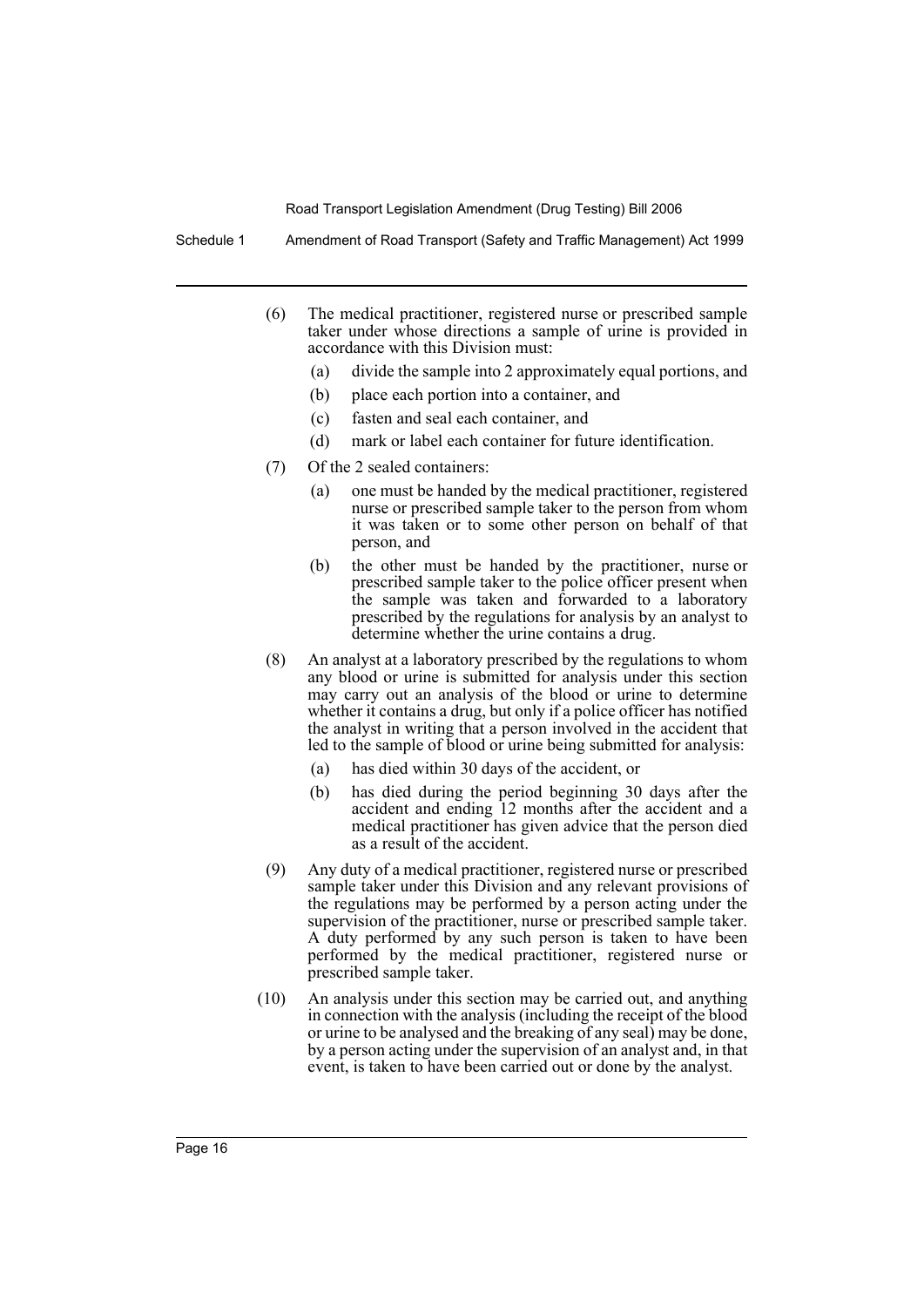Amendment of Road Transport (Safety and Traffic Management) Act 1999 Schedule 1

(11) A blood or urine sample that has been provided under this section must be destroyed by or at the direction of the analyst who has custody of the sample without being analysed if, at the expiry of 13 months after the accident concerned, no police officer has made a notification relating to a death under subsection (8).

## **24C When taking of samples not permitted**

A police officer cannot require a person to provide a sample under this Division:

- (a) if a medical practitioner, registered nurse or prescribed sample taker has objected on the grounds that compliance would be dangerous to the person's health, or
- (b) if it appears to that officer that it would, because of any injuries to the person, be dangerous to the person's medical condition to provide the sample, or
- (c) at any time after the expiration of 4 hours from the occurrence of the accident concerned.

#### **24D Offences related to testing for drugs**

- (1) A person must not:
	- (a) on being required under this Division by a police officer to provide samples of blood and urine:
		- (i) refuse or fail to submit to the taking of the sample of blood, or
		- (ii) refuse or fail to provide the sample of urine,

in accordance with the directions of a medical practitioner, registered nurse or prescribed sample taker, or

(b) between the time of the fatal accident concerned and the time when the person provides a sample that the person is required to provide under this Division, wilfully do anything to introduce, or alter the amount of, a drug in the person's blood or urine (except at the direction or under the supervision of an appropriate health professional).

Maximum penalty: 30 penalty units or imprisonment for 18 months or both (in the case of a first offence) or 50 penalty units or imprisonment for 2 years or both (in the case of a second or subsequent offence).

(2) It is a defence to a prosecution for an offence under subsection (1) (a) if the defendant satisfies the court that the defendant was unable, on medical grounds, to provide a sample when the defendant was required to do so.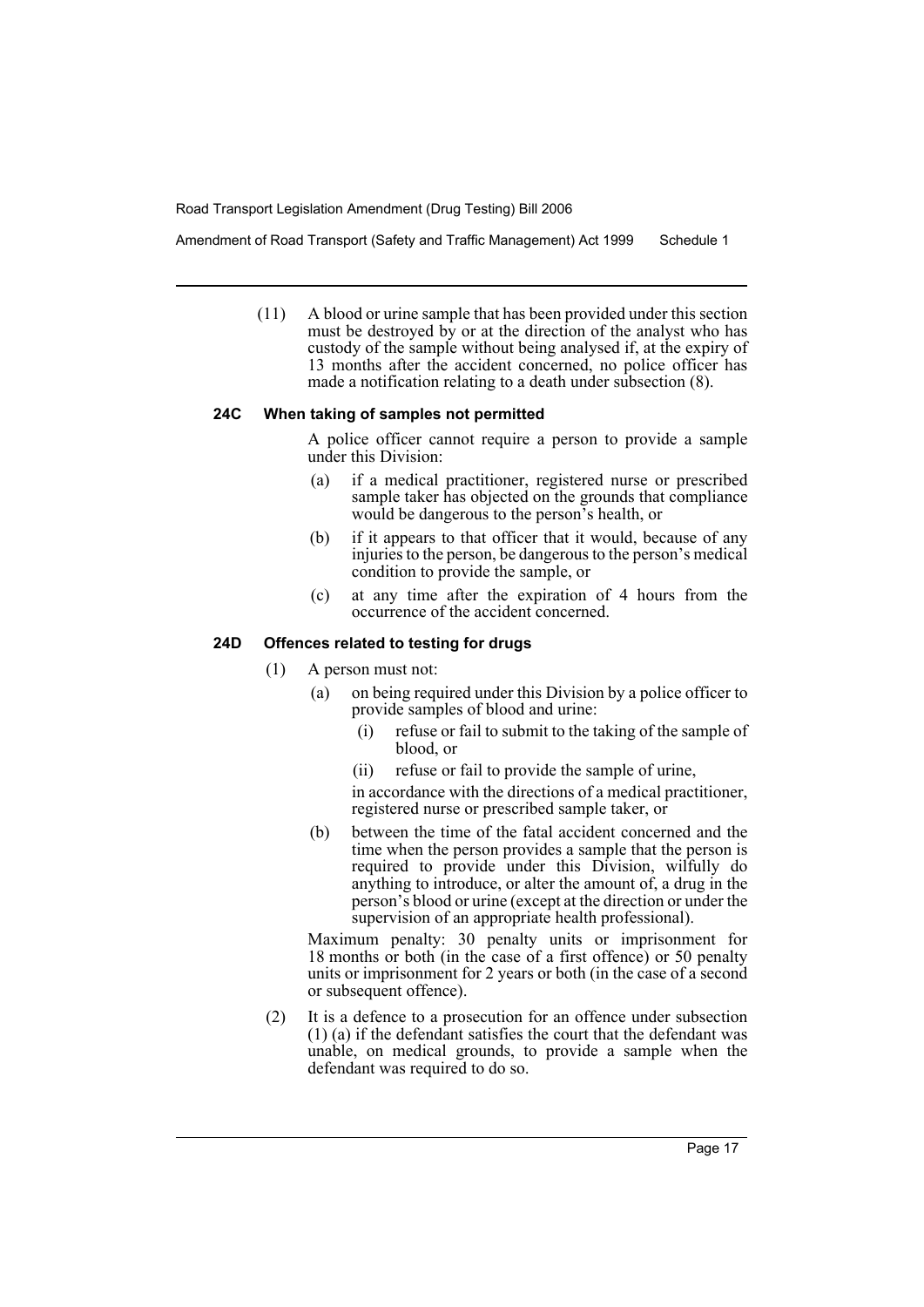Schedule 1 Amendment of Road Transport (Safety and Traffic Management) Act 1999

- (3) It is a defence to a prosecution of a person for an offence under subsection  $(1)$  (b) of wilfully doing anything to introduce, or alter the amount of, a drug in the person's blood or urine if the person satisfies the court that the thing was done more than 4 hours after the time of the fatal accident concerned.
- (4) If a medical practitioner, registered nurse or prescribed sample taker is informed by a police officer in accordance with this Division that a sample is required to be taken for the purposes of this Division, the medical practitioner, registered nurse or prescribed sample taker must not:
	- (a) fail to take the sample, or
	- (b) fail to comply with any requirement made by section 24B  $(3)$ ,  $(4)$ ,  $(6)$  or  $(7)$  in relation to the sample.

Maximum penalty: 20 penalty units.

- (5) It is a defence to a prosecution for an offence under subsection (4) if the medical practitioner, registered nurse or prescribed sample taker satisfies the court that:
	- (a) the practitioner, nurse or prescribed sample taker believed on reasonable grounds that the taking of the sample from the person would be prejudicial to the proper care and treatment of the person, or
	- (b) the practitioner, nurse or prescribed sample taker believed on reasonable grounds that the person was less than 15 years of age, or
	- (c) the practitioner, nurse or prescribed sample taker was, because of the behaviour of the person, unable to take the sample, or
	- (d) there was other reasonable cause for the practitioner, nurse or prescribed sample taker not to take the sample.
- (6) A person must not hinder or obstruct a medical practitioner, registered nurse or prescribed sample taker in attempting to take a sample of the blood or urine of any other person in accordance with this Division.

Maximum penalty: 20 penalty units.

#### **[7] Sections 27 (1), (2), (2A), (2B), (3), (4) (a) and (6) and 29 (2) (a), (5), (6) and (7)**

Insert ", registered nurse or prescribed sample taker" after "medical practitioner" wherever occurring.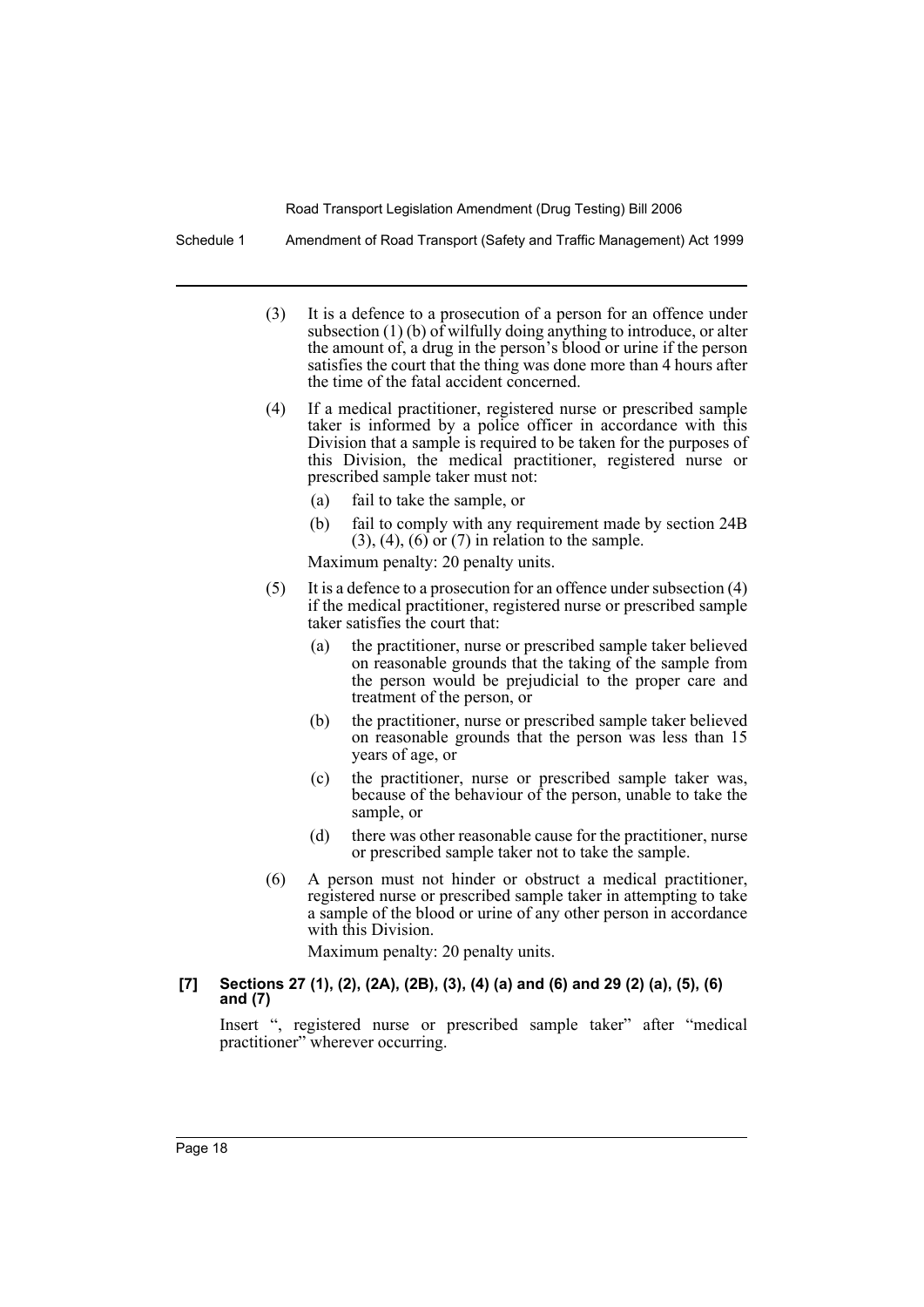Amendment of Road Transport (Safety and Traffic Management) Act 1999 Schedule 1

#### **[8] Sections 27 (4) (b) and 29 (6) (a)–(d)**

Insert ", nurse or prescribed sample taker" after "practitioner" wherever occurring.

**[9] Section 28 When sobriety assessment and taking of samples not permitted**

Omit "2 hours" from section 28 (c). Insert instead "4 hours".

**[10] Section 29 Offences related to sobriety assessments and testing for drugs**

Omit "2 hours" from section 29 (4). Insert instead "4 hours".

#### **[11] Sections 33A–33D**

Insert after section 33:

#### **33A Evidence of presence of prescribed illicit drug revealed by oral fluid analysis in proceedings for offence under section 11B**

- (1) In proceedings for an offence under section 11B in relation to a prescribed illicit drug, evidence may be given of the presence of a prescribed illicit drug in the oral fluid of the person charged as determined by an oral fluid analysis under Division 3A of a sample of the person's oral fluid.
- (2) In proceedings for an offence under section 11B, the presence of a prescribed illicit drug in a person's oral fluid so determined is taken to show the presence of the drug at the time of the occurrence of the relevant event referred to in section 11B (1) (a), (b) or (c) if the oral fluid sample analysed was provided within 2 hours after the event, unless the defendant proves the absence of the drug when the event occurred.

#### **33B Certificate evidence about oral fluid analysis in proceedings for offences under section 11B**

- (1) In proceedings for an offence under section 11B, a certificate purporting to be signed by a police officer certifying any one or more of the following matters is evidence (unless evidence to the contrary is adduced) of the particulars certified in and by the certificate:
	- (a) that the officer took a sample of the oral fluid of the person named in the certificate in accordance with Division 3A, and any relevant provisions of the regulations, on the day and at the time stated in the certificate,
	- (b) that the officer dealt with the sample in accordance with section 18D and any relevant provisions of the regulations,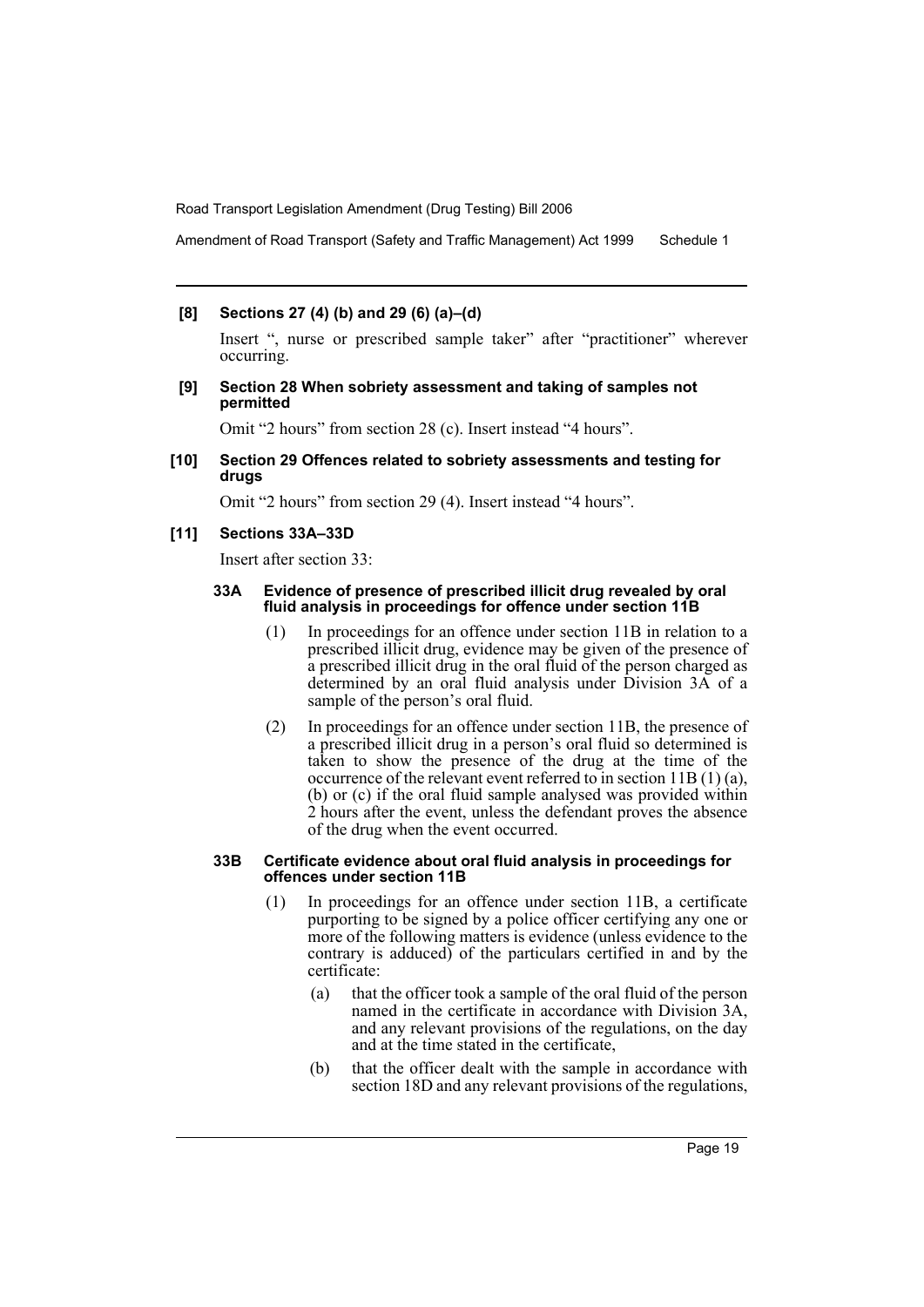Schedule 1 Amendment of Road Transport (Safety and Traffic Management) Act 1999

- (c) that the container was sealed, and marked or labelled, in a specified manner,
- (d) that the officer arranged for the sample to be submitted for oral fluid analysis to determine the presence of any prescribed illicit drugs in the oral fluid.
- (2) In proceedings for an offence under section 11B, a certificate purporting to be signed by an analyst certifying any one or more of the following matters:
	- (a) that the analyst received, on a specified day, a sample of a specified person's oral fluid in a container submitted for analysis under this Part,
	- (b) that the container, as received by the analyst, was sealed, and marked or labelled, in a specified manner,
	- (c) that on receipt by the analyst of the container, the seal was unbroken,
	- (d) that the analyst carried out an oral fluid analysis of the sample to determine the presence of any prescribed illicit drugs in the sample,
	- (e) that a specified prescribed illicit drug was determined pursuant to the oral fluid analysis to be present in that sample,
	- (f) that the analyst was, at the time of the analysis, an analyst within the meaning of this Act,

is evidence (unless evidence to the contrary is adduced):

- (g) of the particulars certified in and by the certificate, and
- (h) that the sample was the sample of the oral fluid of that specified person, and
- (i) that the sample had not been tampered with before it was received by the analyst.
- (3) In proceedings for an offence under section 11B, a certificate purporting to be signed by a person who, in another State or Territory:
	- (a) took an oral fluid sample, or
	- (b) analysed an oral fluid sample,

in accordance with provisions of a law of that State or Territory that substantially correspond to the provisions of Division 3A is evidence (unless evidence to the contrary is adduced) of the particulars certified in and by the certificate, and an analysis to which any such certificate relates is taken to be an analysis under that Division.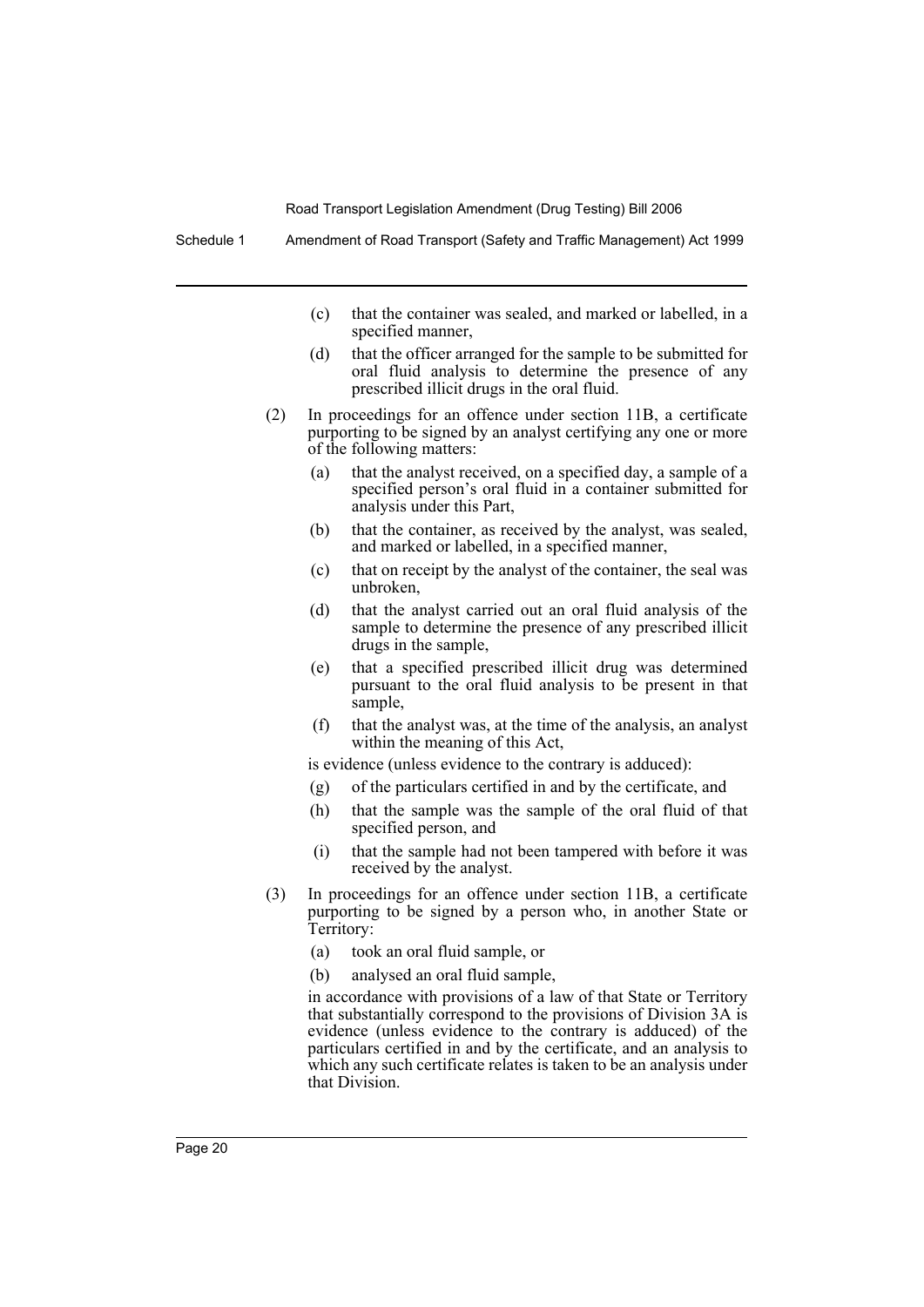Amendment of Road Transport (Safety and Traffic Management) Act 1999 Schedule 1

#### **33C Evidence of presence of drug revealed by blood or urine analysis in proceedings for offence under section 11B**

- (1) In proceedings for an offence under section 11B, evidence may be given of the presence of a prescribed illicit drug, morphine or cocaine in the blood or urine of the person charged as determined by an analysis of the person's blood or urine under this Part.
- (2) In proceedings for an offence under section 11B, if such an analysis determines the presence of a prescribed illicit drug, morphine or cocaine in the person's blood or urine, that drug is taken to be so present at the time of the occurrence of the relevant event referred to in section  $11B(1)$  (a), (b) or (c) or (3) (a), (b) or (c) if the blood or urine sample was taken within 4 hours after the event, unless the defendant proves the absence of the drug when the event occurred.

#### **33D Certificate evidence about blood or urine analysis in proceedings for offences under section 11B**

- (1) In proceedings for an offence under section 11B a certificate purporting to be signed by a medical practitioner, registered nurse or prescribed sample taker certifying any one or more of the following matters is evidence (unless evidence to the contrary is adduced) of the particulars certified in and by the certificate:
	- (a) that he or she was a medical practitioner, registered nurse or prescribed sample taker who attended a specified person who attended at or was admitted into a hospital or a place prescribed by the regulations as referred to in Division 3A, 4, 4A or 5,
	- (b) that he or she took a sample of the person's blood or urine in accordance with Division 3A, 4, 4A or 5, and any relevant provisions of the regulations, on the day and at the time stated in the certificate,
	- (c) that he or she dealt with the sample in accordance with Division 3A, 4, 4A or 5 and any relevant provisions of the regulations,
	- (d) that the container was sealed, and marked or labelled, in a specified manner.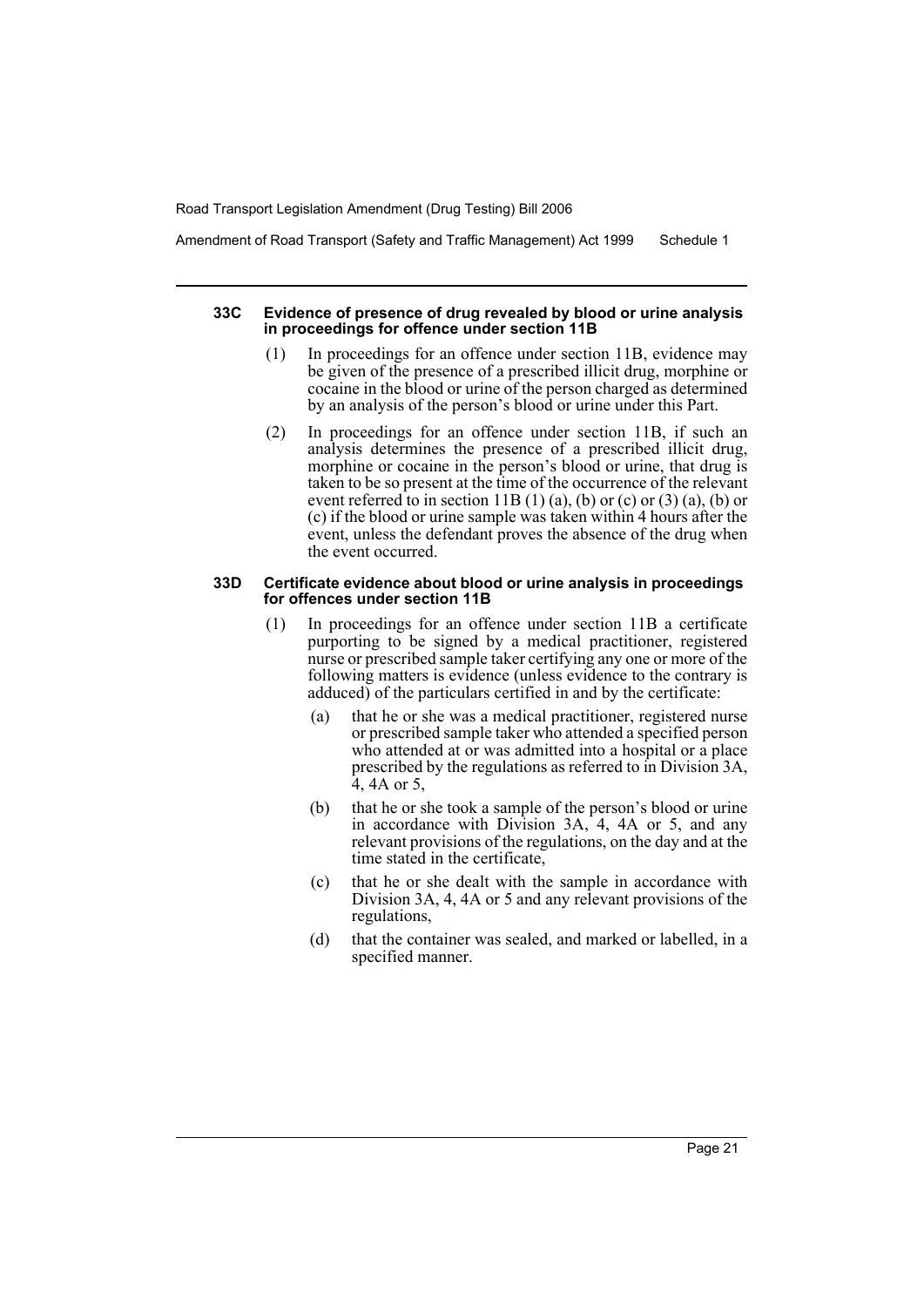Schedule 1 Amendment of Road Transport (Safety and Traffic Management) Act 1999

- (2) In proceedings for an offence under section 11B, a certificate purporting to be signed by a police officer certifying any one or more of the following matters is evidence (unless evidence to the contrary is adduced) of the particulars certified in and by the certificate:
	- (a) that the officer received a sample of a specified person's blood or urine taken in accordance with Division 3A, 4, 4A or 5,
	- (b) that the officer arranged for the sample to be submitted for analysis by an analyst to determine whether any drug was present in the sample,
	- (c) that the container was sealed, and marked or labelled, in a specified manner.
- (3) In proceedings for an offence under section 11B, a certificate purporting to be signed by an analyst certifying any one or more of the following matters:
	- (a) that the analyst received, on a specified day, a sample of a specified person's blood or urine in a container submitted for analysis under this Part,
	- (b) that the container, as received by the analyst, was sealed, and marked or labelled, in a specified manner,
	- (c) that on receipt by the analyst of the container, the seal was unbroken,
	- (d) that the analyst carried out an analysis of the sample to determine the presence of the following in the sample,
		- (i) any prescribed illicit drug,
		- (ii) any prescribed illicit drug, morphine or cocaine,
	- (e) that the analyst was, at the time of the analysis, an analyst within the meaning of this Act,

is evidence (unless evidence to the contrary is adduced):

- (f) of the particulars certified in and by the certificate, and
- (g) that the sample was a sample of the blood or urine of that specified person, and
- (h) that the sample had not been tampered with before it was received by the analyst.
- (4) In proceedings for an offence under section 11B, a certificate purporting to be signed by a person who, in another State or Territory:
	- (a) took a blood or urine sample, or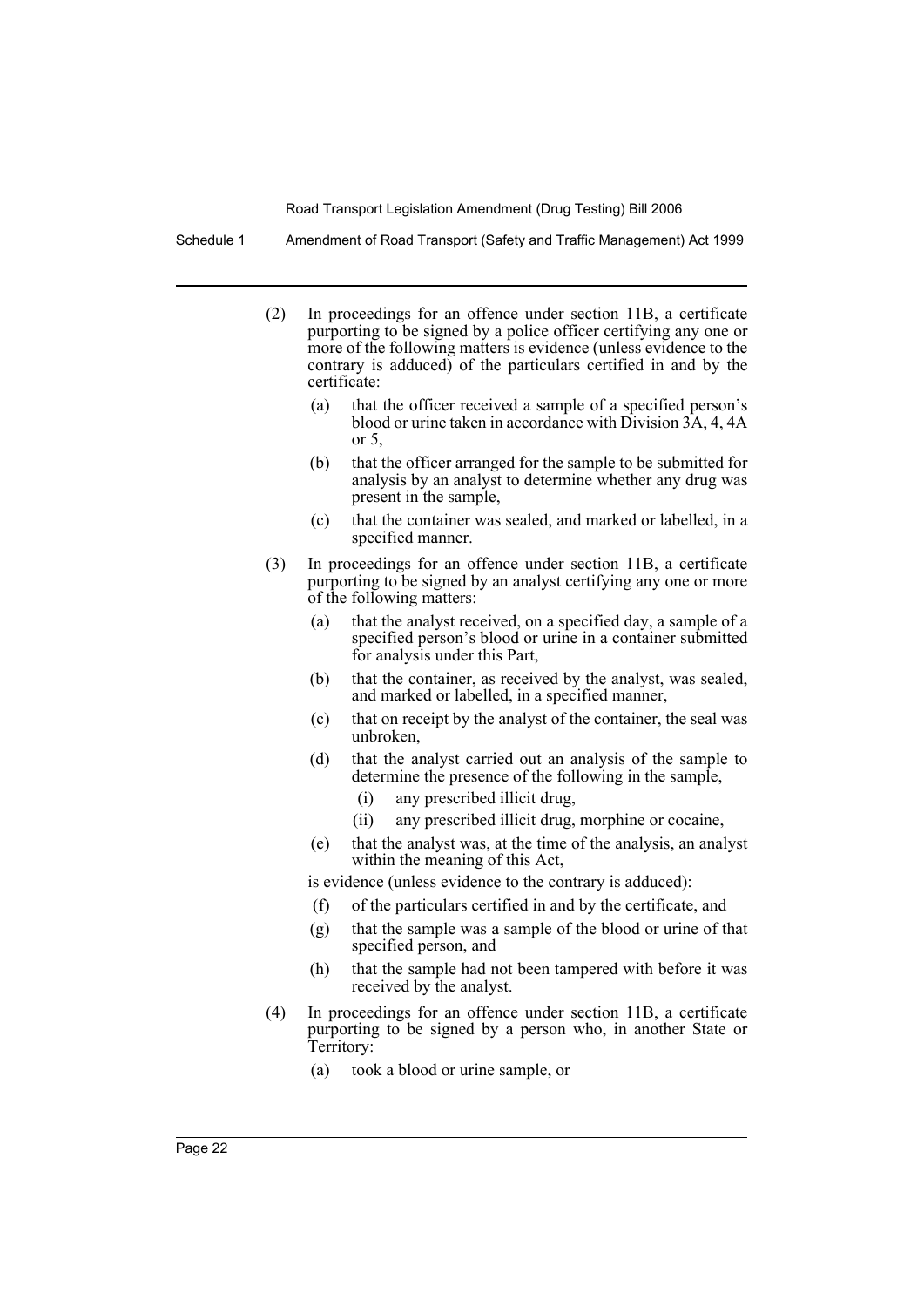Amendment of Road Transport (Safety and Traffic Management) Act 1999 Schedule 1

(b) analysed a blood or urine sample,

in accordance with provisions of a law of that State or Territory that substantially correspond to the provisions of Division 3A,  $\tilde{A}$ , 4A or 5 is evidence (unless evidence to the contrary is adduced) of the particulars certified in and by the certificate, and an analysis to which any such certificate relates is taken to be an analysis under those Divisions.

#### **[12] Section 34 Evidence of drugs revealed by blood or urine analysis in proceedings for offence under section 12**

Omit "Division 4" from section 34 (a).

Insert instead "Division 3A, 4, 4A".

#### **[13] Section 34**

Omit "2 hours". Insert instead "4 hours".

#### **[14] Section 35 Certificate evidence about blood or urine analysis in proceedings for offences under section 12**

Omit "practitioner or nurse" wherever occurring in section 35 (1).

Insert instead "practitioner, nurse or prescribed sample taker".

#### **[15] Section 35 (1) (a), (b) and (c), (2) (a) and (3) (a)**

Omit "Division 4" wherever occurring.

Insert instead "Division 3A, 4, 4A".

#### **[16] Section 37 Evidence of breath test, breath analysis, oral fluid test, oral fluid analysis or blood or urine analysis and related facts not admissible in insurance cases to prove intoxication or drug use**

Insert after section 37 (1) (b):

- (b1) the fact that a person has undergone an oral fluid test or provided a sample for oral fluid analysis under Division  $\hat{3}A$
- (b2) the result of an oral fluid test or oral fluid analysis,

## **[17] Section 37 (1) (c)**

Omit "section 9, 13 (2), 15 (4) or 16".

Insert instead "section 9, 11B (1) or (3), 13 (2), 15 (4), 16, 18B (2), 18D (2), 18E (9) or 18G (1)".

## **[18] Section 37 (2)**

Omit "Division 4". Insert instead "Division 3A, 4, 4A".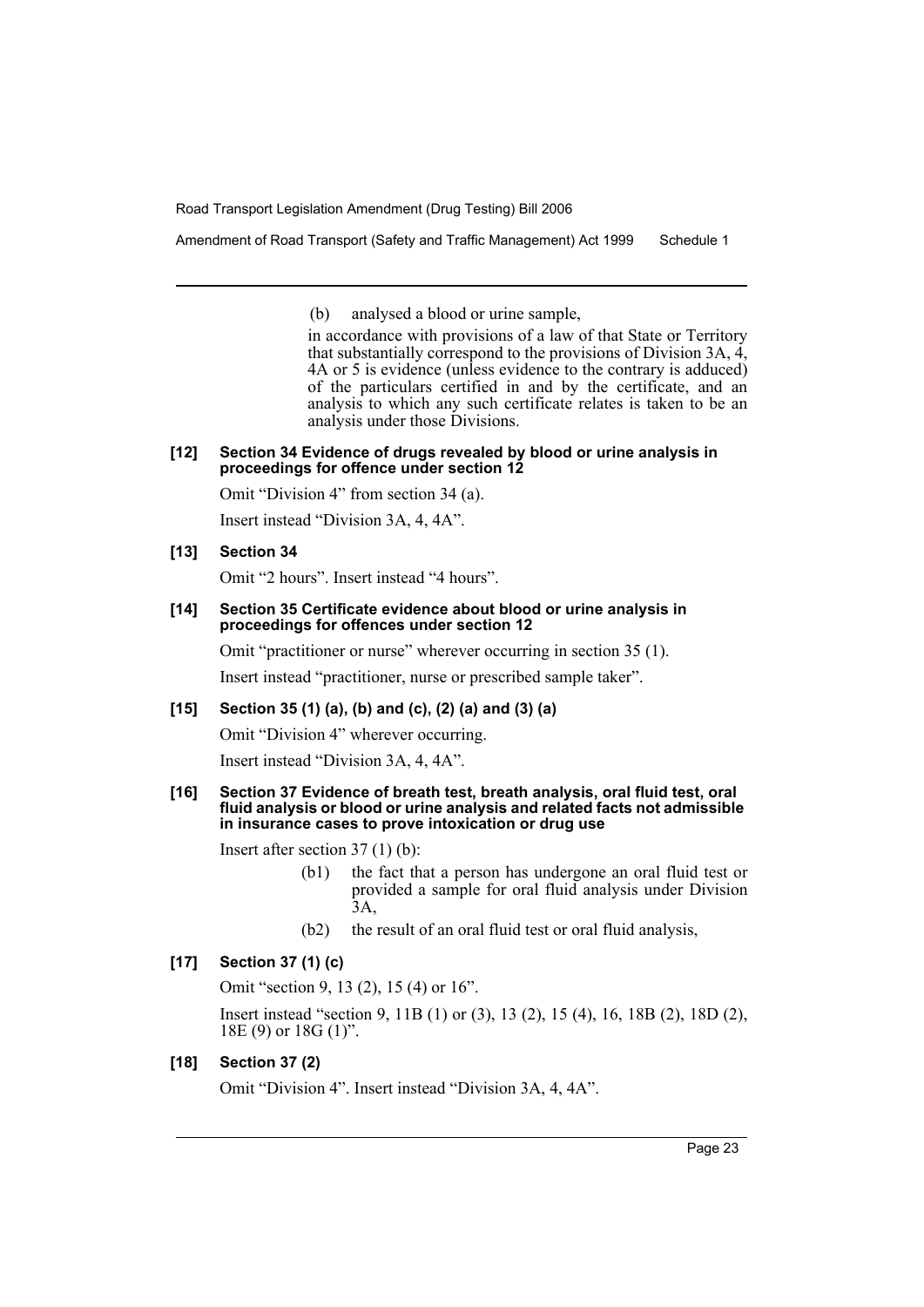Schedule 1 Amendment of Road Transport (Safety and Traffic Management) Act 1999

#### **[19] Section 37 (5) (b)**

Omit "section 9 or Division 3".

Insert instead "section 9, 11B (1) or (3) or Division 3 or 3A".

## **[20] Section 38 Double jeopardy in relation to alcohol and other drug offences**

Omit "16, 22 (2)" wherever occurring in section 38 (1) and (2).

Insert instead "16, 18D (2), 18E (9), 18G (1), 22 (2), 24D (1) and (6)".

## **[21] Section 38 (3A) and (3B)**

Insert after section 38 (3):

- (3A) If a person has been convicted of an offence under section 11B, the person is not liable to be convicted of an offence under section  $12 \hat{1}$ ) if the offence for which the person has been convicted and the other offence arose directly or indirectly out of the same circumstances.
- (3B) If a person has been convicted of an offence under section 12 (1), the person is not liable to be convicted of an offence under section 11B if the offence for which the person has been convicted and the other offence arose directly or indirectly out of the same circumstances.

## **[22] Section 39 Personal liability for good faith taking of samples**

Omit "or nurse" wherever occurring in section 39 (1).

Insert instead ", nurse or prescribed sample taker".

## **[23] Section 39 (1) (b)**

Insert "or 4A" after "Division 4".

#### **[24] Section 39 (2)**

Omit the subsection. Insert instead:

(2) Subsection (1) extends to any person acting under the supervision of the medical practitioner, nurse or prescribed sample taker as referred to in section 18E (7), 24, 24B (9) or 27 (6).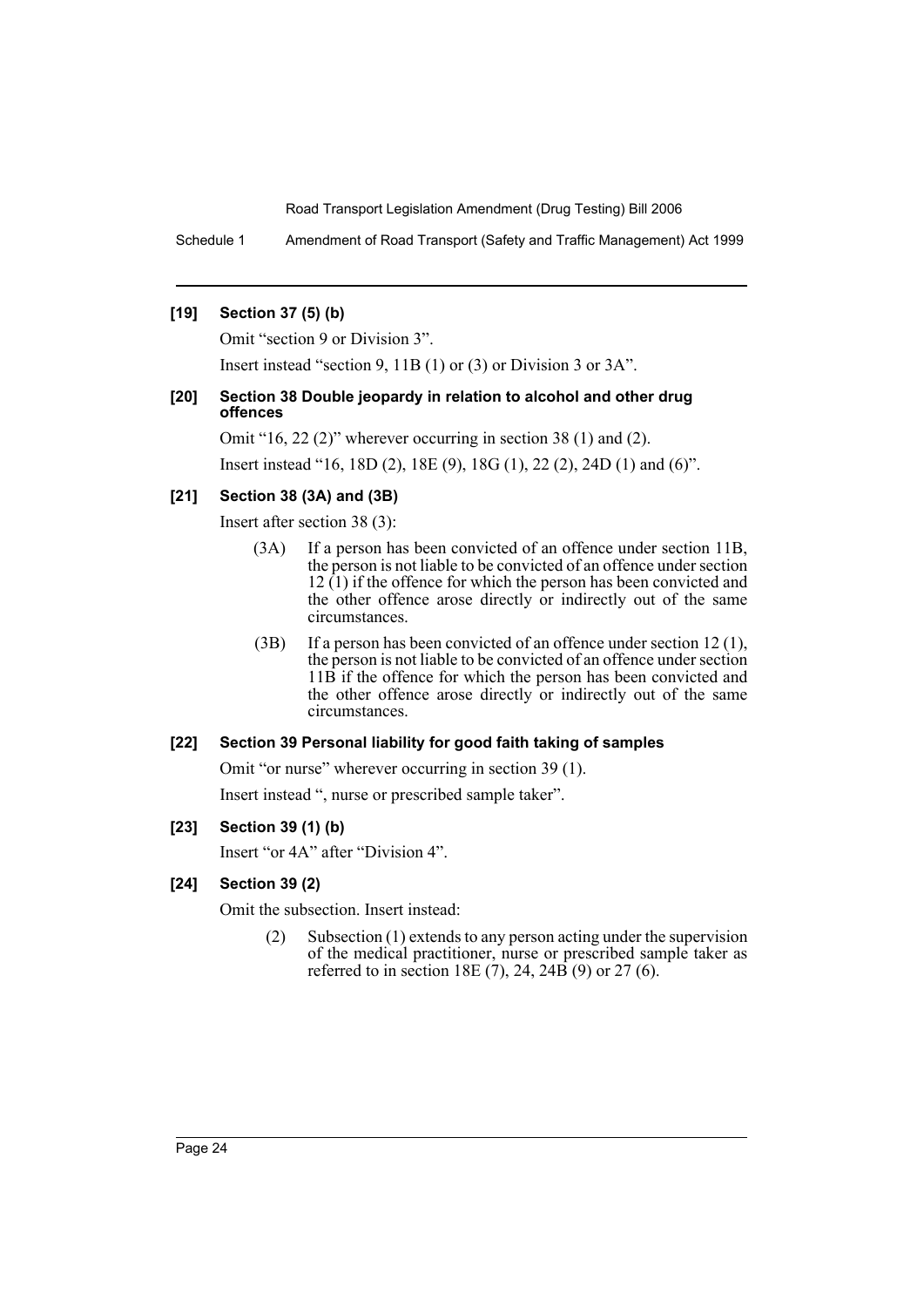Amendment of Road Transport (Safety and Traffic Management) Act 1999 Schedule 1

#### **[25] Part 2, Division 9**

Insert after Division 8 of Part 2:

## **Division 9 Random breath and oral fluid testing at same time**

#### **39A Police may conduct random breath and oral fluid testing at same time**

- (1) Nothing in this Act prevents a police officer requiring a person to undergo both breath testing and oral fluid testing.
- (2) If a police officer requests or signals a driver of a motor vehicle to stop for the purpose of both section 13 (Power to conduct random breath testing) and section 18B (Power to conduct random oral fluid testing) and the driver fails to comply with the request or signal, the driver may be convicted of an offence under section 13  $(5)$  or an offence under section 18B  $(5)$ , but not both.

#### **[26] Schedule 2 Savings, transitional and other provisions**

Insert at the end of clause 1 (1):

*Road Transport Legislation Amendment (Drug Testing) Act 2006*

## **[27] Schedule 2**

Insert at the end of the Schedule:

## **Part 5 Provisions consequent on enactment of Road Transport Legislation Amendment (Drug Testing) Act 2006**

### **8 Review of Road Transport Legislation Amendment (Drug Testing) Act 2006**

- (1) The Minister is to review the *Road Transport Legislation Amendment (Drug Testing) Act 2006* (the *amending Act*) to determine whether the policy objectives of the amending Act remain valid and whether the terms of the amending Act remain appropriate for securing those objectives.
- (2) The review is to be undertaken as soon as possible after the period of 12 months from the date of commencement of Division 3A or 4A of Part 2 of this Act (whichever is the earlier).
- (3) A report on the outcome of the review is to be tabled in each House of Parliament within 12 months after the end of the period of 12 months referred to in subclause (2).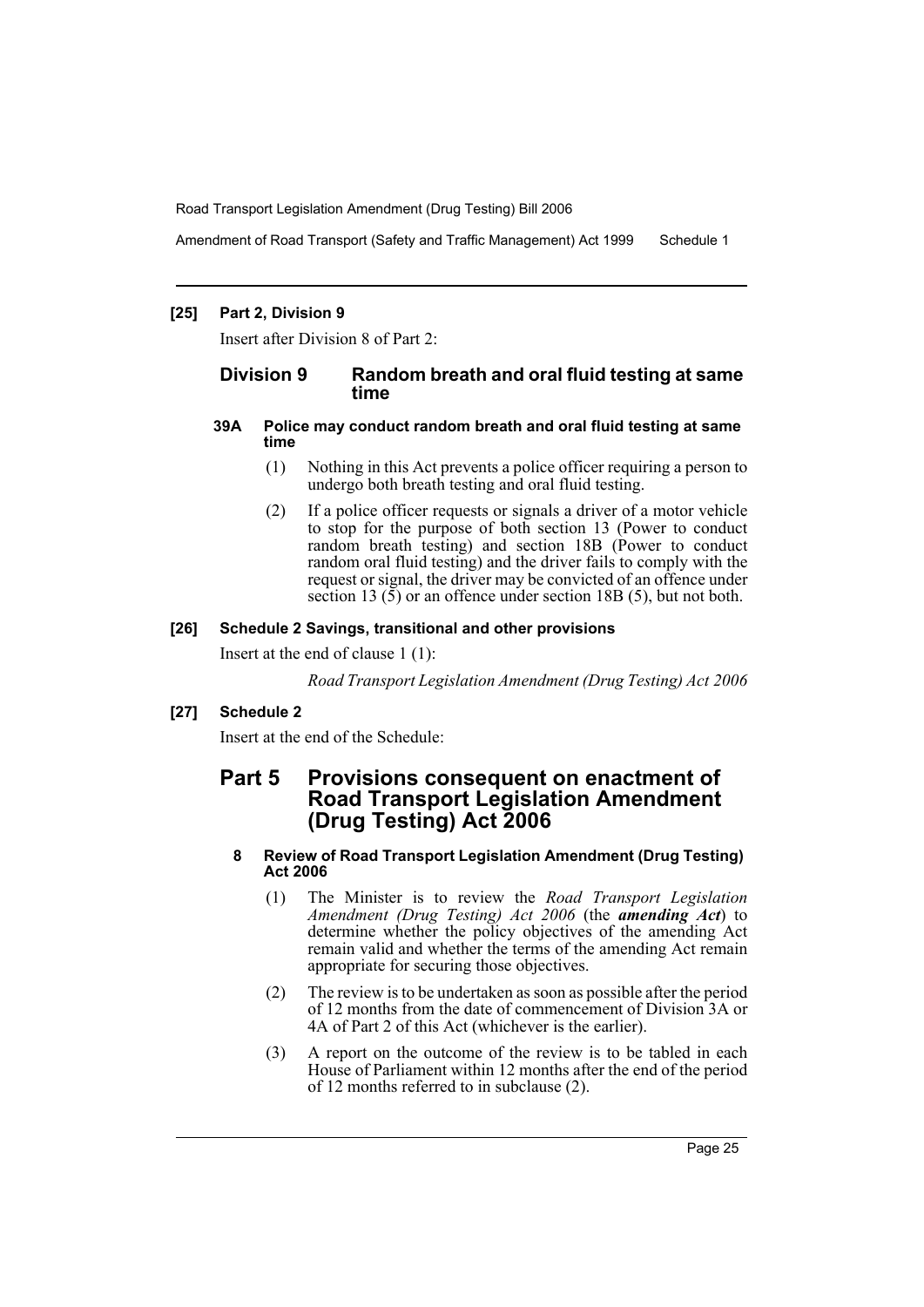Schedule 1 Amendment of Road Transport (Safety and Traffic Management) Act 1999

## **[28] Dictionary**

Insert in alphabetical order in clause 1:

*approved oral fluid analysing instrument*—see section 18A.

*approved oral fluid testing device*—see section 18A.

*fatal accident* means an accident on a road or road related area involving a motor vehicle that results in the death of one or more persons.

*oral fluid analysis*—see section 18A.

*oral fluid test*—see section 18A.

*prescribed illicit drug* means any of the following:

- (a) delta-9-tetrahydrocannabinol (also known as THC),
- (b) methylamphetamine (also known as speed),
- (c) methylenedioxymethylamphetamine (also known as ecstasy).

*prescribed sample taker* means a person, or class of persons, prescribed by the regulations as authorised to take the following samples:

- (a) samples of blood for the purposes of Division 3A of Part 2,
- (b) samples of blood or urine, or both, for the purposes of Divisions 4A and 5 of Part 2.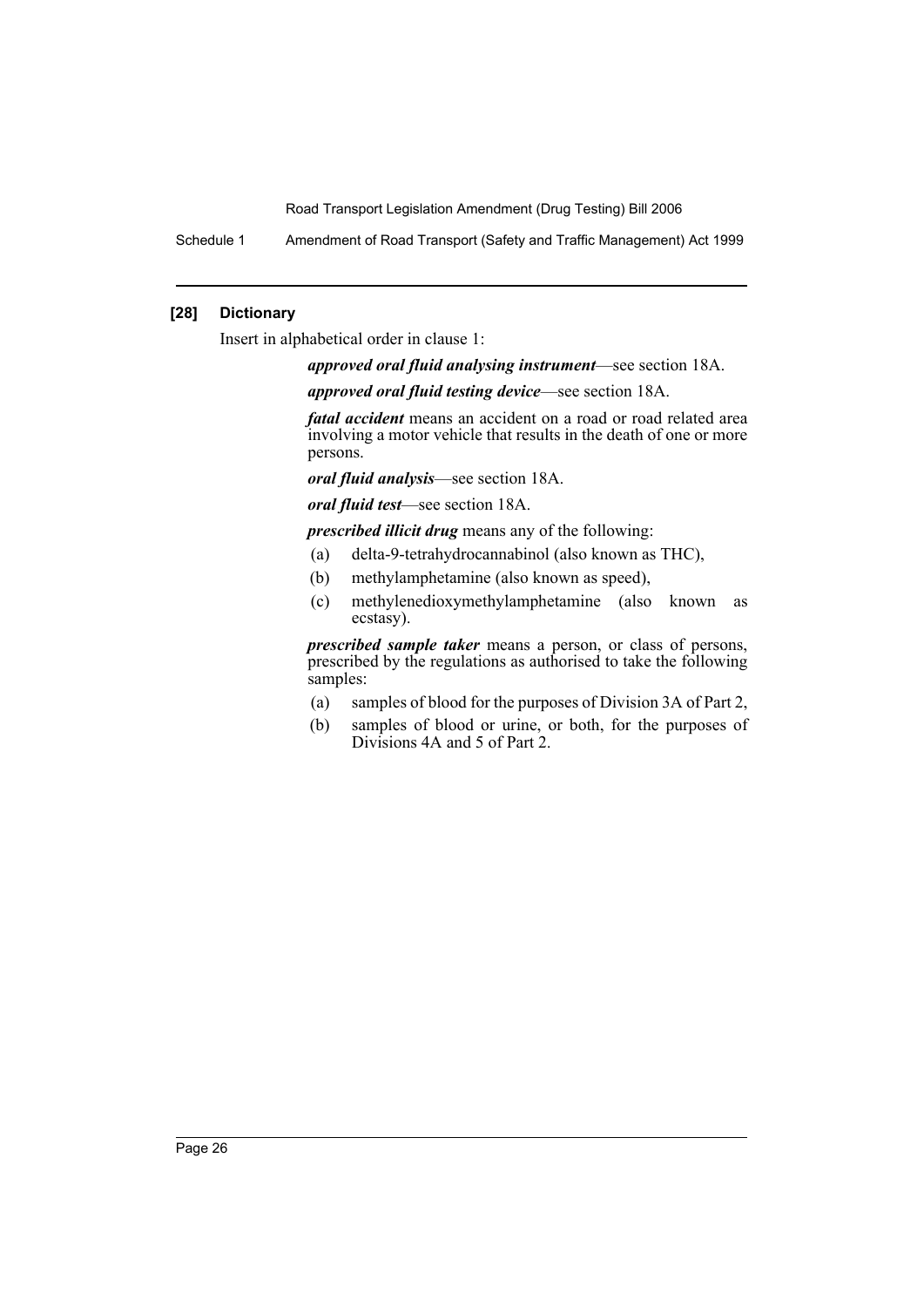Amendment of other Acts **Schedule 2** and the 2 and 2 and 2 and 2 and 2 and 2 and 2 and 2 and 2 and 2 and 2 and 2 and 2 and 2 and 2 and 2 and 2 and 2 and 2 and 2 and 2 and 2 and 2 and 2 and 2 and 2 and 2 and 2 and 2 and 2 a

# **Schedule 2 Amendment of other Acts**

(Section 4)

## **2.1 Crimes Act 1900 No 40**

## **[1] Section 52AA Dangerous driving: procedural matters**

Insert "**—alcohol**" after "**intoxication**" in the heading to section 52AA (2).

### **[2] Section 52AA (2)**

Insert "or 4A" after "Division 4".

## **[3] Section 52AA (3A) and (3B)**

Insert after section 52AA (3):

#### (3A) **Evidence of intoxication—drugs**

For the purposes of section 52A, evidence may be given of the concentration of a drug (other than alcohol) present in the accused's blood or urine at the time of the impact occasioning death or grievous bodily harm occurring at a place that is not a road or road related area within the meaning of the *Road Transport (General) Act 2005* (other than a road or road related area that is the subject of a declaration made under section 15 (1) (b) of that Act relating to all of the provisions of that Act) as determined by a blood or urine analysis carried out in accordance with Division 4 or 4A of Part 2 of the *Road Transport (Safety and Traffic Management) Act 1999*.

#### (3B) **Time of intoxication**

A concentration of a drug (other than alcohol) determined by the means referred to in subsection (3A) is taken to be the concentration of the drug in the accused's blood or urine at the time of the impact occasioning death or grievous bodily harm:

- (a) if the blood or urine sample that was analysed was taken within 4 hours after the impact, and
- (b) unless the accused proves that there was no such drug in the accused's blood or urine at the time of the impact.

## **2.2 Criminal Procedure Act 1986 No 209**

## **Section 283 Law enforcement devices**

Insert "33D," after "section 33," in section 283 (1) (a).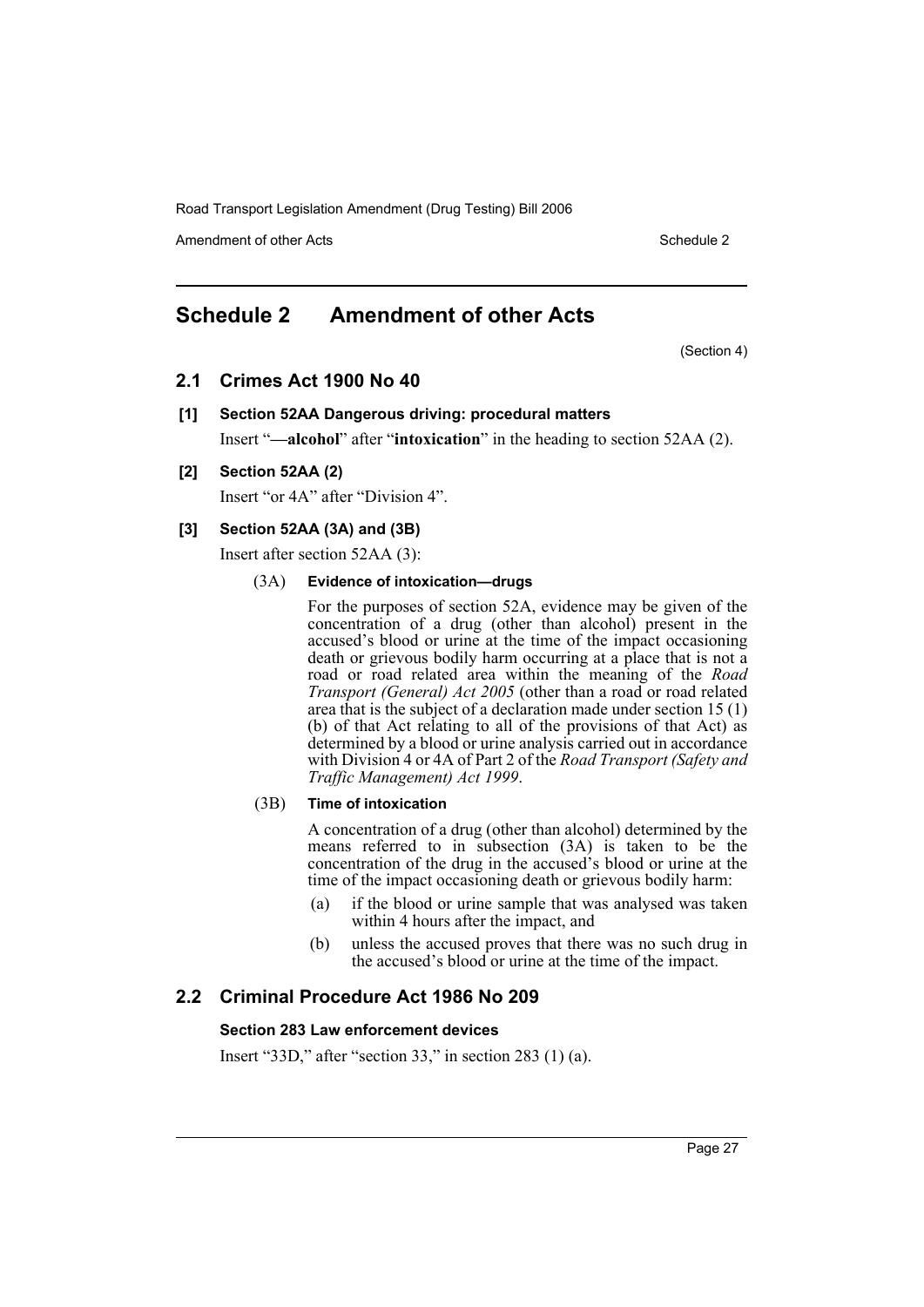## **2.3 Law Enforcement (Powers and Responsibilities) Act 2002 No 103**

#### **[1] Sections 189A–189C**

Insert after section 189:

#### **189A Power to prevent persons who are under the influence of alcohol or other drugs supervising learner drivers**

- (1) If a police officer is of the opinion that a person who was occupying a seat in a motor vehicle next to a holder of a learner licence while the holder of the learner licence was driving (or about to drive) the motor vehicle is under the influence of alcohol or any other drug, or a combination of drugs, the police officer may prohibit the person from occupying a seat in a motor vehicle next to a holder of a learner licence while the person is under the influence of alcohol or that other drug or a combination of drugs.
- (2) If the police officer is of the opinion that the person concerned is under the influence of alcohol, the person is entitled to request that the person undergo a breath test in order to determine whether or not the person is under the influence of alcohol. If such a request is made, the police officer may not take any action under subsection (1) until the person undergoes the breath test.
- (3) Despite subsection (2), a police officer may take action under subsection (1) if the police officer reasonably suspects that the person is likely to abscond before undergoing the breath test.

#### **189B Power to prevent driving by persons who have failed oral fluid test or refused or failed to undergo oral fluid test or refused to provide oral fluid sample**

- (1) A police officer may exercise the powers referred to in subsection  $(2)$  in respect of a person who is driving (or about to drive) a motor vehicle if the person has:
	- (a) undergone an oral fluid test and the test has indicated that one or more prescribed illicit drugs may be present in the person's oral fluid, or
	- (b) refused or failed to undergo an oral fluid test, or
	- (c) refused or failed to provide an oral fluid sample in accordance with the directions of a police officer.
- (2) A police officer may:
	- (a) prohibit the person from driving a motor vehicle for a period of 24 hours, and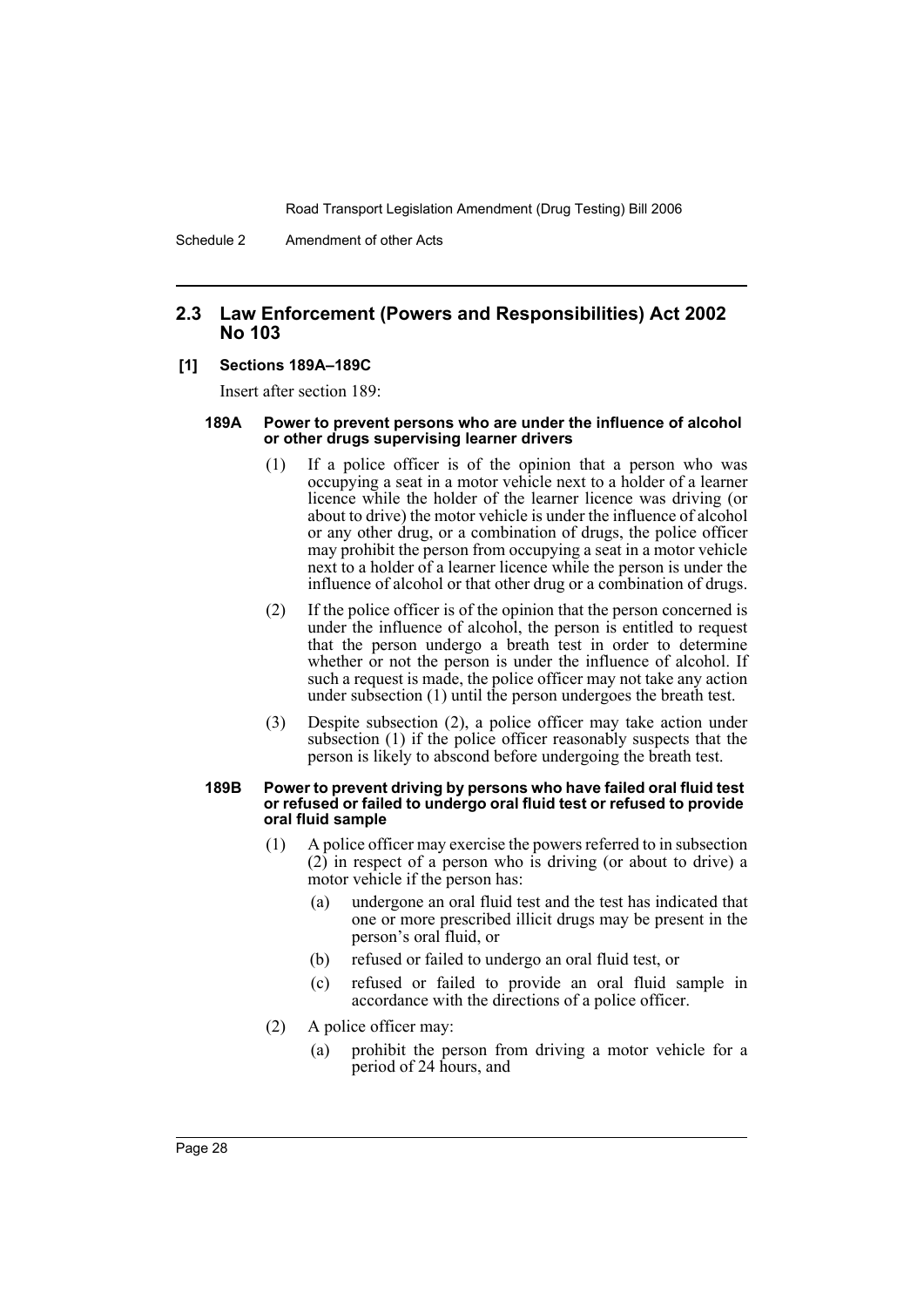Amendment of other Acts **Schedule 2** and the 2 and the 2 and 2 and 2 and 2 and 2 and 2 and 2 and 2 and 2 and 2 and 2 and 2 and 2 and 2 and 2 and 2 and 2 and 2 and 2 and 2 and 2 and 2 and 2 and 2 and 2 and 2 and 2 and 2 and

- (b) require the person to immediately hand over all ignition or other keys of the motor vehicle in the person's actual possession:
	- (i) to the police officer, or
	- (ii) to another person in the company of the person whom the police officer is satisfied is responsible and capable of exercising proper control of the motor vehicle, and
- (c) take such other steps as, in the opinion of the police officer, are necessary in order:
	- (i) to immobilise the motor vehicle, or
	- (ii) to remove the motor vehicle to a place of safety and detain it at that place.
- (3) In this section, *oral fluid test* and *prescribed illicit drug* have the same meaning as in the *Road Transport (Safety and Traffic Management) Act 1999*.

#### **189C Power to prevent persons who have failed oral fluid test or refused or failed to undergo oral fluid test or refused to provide oral fluid sample supervising learner drivers**

- (1) A police officer may exercise the power referred to in subsection  $(2)$  in respect of a person who was occupying a seat in a motor vehicle next to a holder of a learner licence while the holder of the learner licence was driving (or about to drive) the motor vehicle if the person has:
	- (a) undergone an oral fluid test and the test has indicated that one or more prescribed illicit drugs may be present in the person's oral fluid, or
	- (b) refused or failed to undergo an oral fluid test, or
	- (c) refused or failed to provide an oral fluid sample in accordance with the directions of a police officer.
- (2) A police officer may prohibit the person from occupying a seat in a motor vehicle next to a holder of a learner licence for a period of 24 hours.
- (3) In this section, *oral fluid test* and *prescribed illicit drug* have the same meaning as in the *Road Transport (Safety and Traffic Management) Act 1999*.

#### **[2] Section 190 Detention of keys or vehicles may be continued**

Insert "or 189B" after "section 189" in section 190 (1).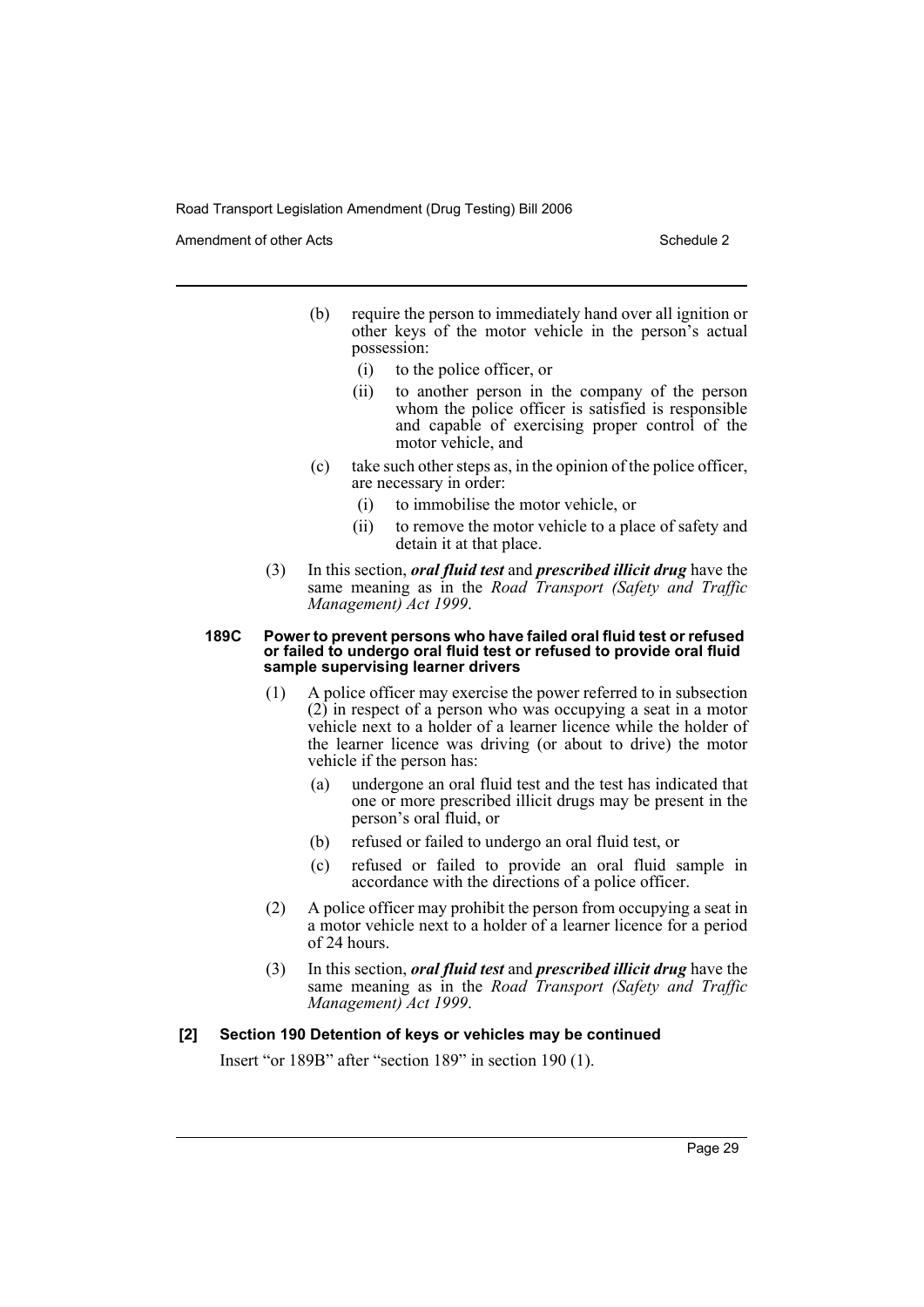Schedule 2 Amendment of other Acts

## **[3] Section 190 (1)**

Omit "that section". Insert instead "either of those sections".

## **[4] Section 190 (1) (a)**

Omit the paragraph. Insert instead:

- (a) the return of the keys or the motor vehicle is requested by:
	- (i) in relation to a power exercised by a police officer under section 189—any person, or
	- (ii) in relation to a power exercised by a police officer under section 189B—any person (other than the person referred to in section 189B (1)), and

## **2.4 Road Transport (General) Act 2005 No 11**

## **[1] Section 187 Court may impose penalty and disqualify driver on conviction**

Omit "section 9, 12 (1), 15 (4), 16, 43 or 70" from section 187 (6) (c).

Insert instead "section 9, 11B, 12 (1), 15 (4), 16, 18D (2), 18E (9), 18G (1), 24D (1), 43 or 70".

## **[2] Section 188 Disqualification for certain major offences**

Omit "or" from paragraph (c) (viii) of the definition of *convicted person* in section 188 (1).

## **[3] Section 188 (1), definition of "convicted person"**

Insert after paragraph (c) (viii):

(ix) section 11B, 18D (2), 18E (9), 18G (1) or 24D (1) of the *Road Transport (Safety and Traffic Management) Act 1999*, or

## **[4] Section 188 (2) (a)**

Insert "or 11B (1) or (3)" after "section 9 (1A), (1) or (2)".

## **[5] Section 188 (2) (c)**

Omit "section 29 (2)".

Insert instead "section 18D (2), 18E (9), 18G (1), 24D (1) or 29 (2)".